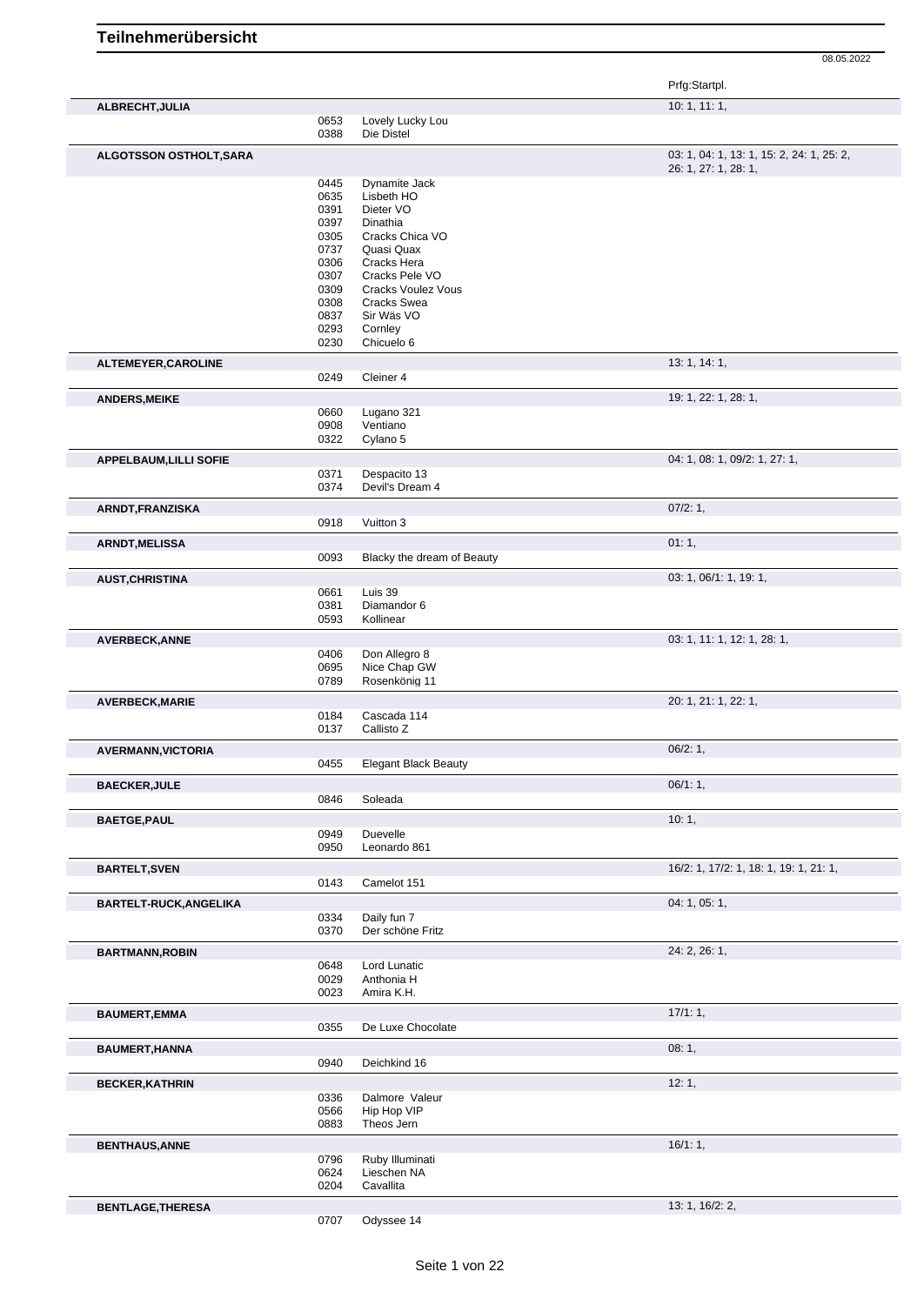|                                                                                               |              |                             | Prfg:Startpl.                      |
|-----------------------------------------------------------------------------------------------|--------------|-----------------------------|------------------------------------|
|                                                                                               | 0596         | La Bella Luna 22            |                                    |
|                                                                                               | 0323         | CZ Cocobella                |                                    |
| <b>BERGEN,LORENA</b>                                                                          |              |                             | 17/2:1,                            |
|                                                                                               | 0145         | Campino Marc                |                                    |
| <b>BERGMANN, PAULA</b>                                                                        |              |                             | 09/2:1,                            |
|                                                                                               | 0776         | Rivell 3                    |                                    |
| <b>BERKHOFF,FRAUKE</b>                                                                        |              |                             | 09/2:1,                            |
|                                                                                               | 0446         | E'Clair J                   |                                    |
|                                                                                               | 0481         | Felony C                    |                                    |
| <b>BERKHOFF, MAREIKE</b>                                                                      |              |                             | 06/1:1,                            |
|                                                                                               | 0446         | E'Clair J                   |                                    |
|                                                                                               | 0091<br>0481 | Biscaya 53<br>Felony C      |                                    |
|                                                                                               |              |                             | 07/1:1,                            |
| <b>BERNDT, MARLIEN</b>                                                                        | 0636         | Little DJ                   |                                    |
|                                                                                               |              |                             |                                    |
| <b>BICKMANN, MARTINA</b>                                                                      | 0814         | Saphira R 3                 | 06/1:1,                            |
|                                                                                               |              |                             |                                    |
| <b>BIELEMEIER, LENA</b>                                                                       | 0352         | Darubi's Mr. Grey           | 09/2:1,                            |
|                                                                                               | 0504         | For You 62                  |                                    |
| <b>BINTIG, HAUKE</b>                                                                          |              |                             | 13: 1, 15: 1, 24: 3, 25: 2, 26: 3, |
|                                                                                               | 0864         | <b>Stiefellinus</b>         |                                    |
|                                                                                               | 0274         | Constantin 124              |                                    |
|                                                                                               | 0045         | Azelo V                     |                                    |
|                                                                                               | 0815<br>0420 | Sarotti 73<br>Dongsi Dängsi |                                    |
|                                                                                               | 0753         | Quod erat demonstrandum 3   |                                    |
| <b>BLOEM, ANNIKA</b>                                                                          |              |                             | 28:1,                              |
|                                                                                               | 0110         | Buckaroo Banzai             |                                    |
| <b>BLUMENHAGEN, TINA</b>                                                                      |              |                             | 11:1,                              |
|                                                                                               | 0874         | Svenson TB                  |                                    |
| <b>BOECKENFOERDE, ANNA</b>                                                                    |              |                             | $07/2$ : 1, 16/1: 1,               |
|                                                                                               | 0062         | Baluna 12                   |                                    |
| <b>BOECKMANN, ANDRE</b>                                                                       |              |                             | 22: 2, 24: 2, 25: 2,               |
|                                                                                               | 0236         | Choupette 4                 |                                    |
|                                                                                               | 0270         | Con Corazon 4               |                                    |
|                                                                                               | 0240         | Chumba Wumba 5              |                                    |
| <b>BOEHM, SARAH</b>                                                                           |              |                             | 06/1:1,                            |
|                                                                                               | 0351         | Darkside 4                  |                                    |
| <b>BOEHNKE, ZIPPORA</b>                                                                       |              |                             | 02:1,                              |
|                                                                                               | 0931         | Seraphina                   |                                    |
| <b>BOHLIG, JOHANNES</b>                                                                       |              |                             | 24: 2, 26: 2,                      |
|                                                                                               | 0206         | Cervantes 15                |                                    |
|                                                                                               | 0188<br>0694 | Cashmen 2<br>Nexana         |                                    |
|                                                                                               |              |                             | 02:1,                              |
| <b>BOLLE, LEONA</b>                                                                           | 0398         | Dinkel 3                    |                                    |
|                                                                                               | 0387         | Die die immer Lacht         |                                    |
| <b>BOLLE-KNIEST, RIEKE</b>                                                                    |              |                             | 06/1:1,                            |
|                                                                                               | 0398         | Dinkel 3                    |                                    |
|                                                                                               | 0387         | Die die immer Lacht         |                                    |
| BORGHARDT, SVENJA                                                                             |              |                             | 19: 1, 20: 1, 21: 1,               |
|                                                                                               |              |                             |                                    |
|                                                                                               | 0533         | Georgiana H.S.              |                                    |
|                                                                                               |              |                             |                                    |
|                                                                                               | 0787         | Rose of Dreams              | 03: 1, 06/2: 1, 07/2: 1,           |
|                                                                                               |              |                             |                                    |
|                                                                                               | 0666         | Lynuck Boy Blue             | 02:1,                              |
|                                                                                               |              |                             |                                    |
|                                                                                               | 0909         | Verano Caliente             | 13: 3, 14: 3, 15: 3,               |
|                                                                                               | 0193         | Caspiatha FB                |                                    |
|                                                                                               | 0878         | Teen Wolf                   |                                    |
|                                                                                               | 0297<br>0463 | Cosma 69<br>Eyda L          |                                    |
|                                                                                               | 0899         | Vagabond de Clay L          |                                    |
|                                                                                               | 0231         | Chili Chips                 |                                    |
| <b>BORGMANN, ANNA FREDERIKE</b><br><b>BORGMANN, PIA AMALIA</b><br><b>BORS, GEORGE CATALIN</b> | 0627         | Like a Diamond ES           |                                    |
|                                                                                               | 0279<br>0699 | Cookie Bo<br>Nidool         |                                    |
| <b>BOXHAMMER, SONJA</b>                                                                       |              |                             | 05:1,                              |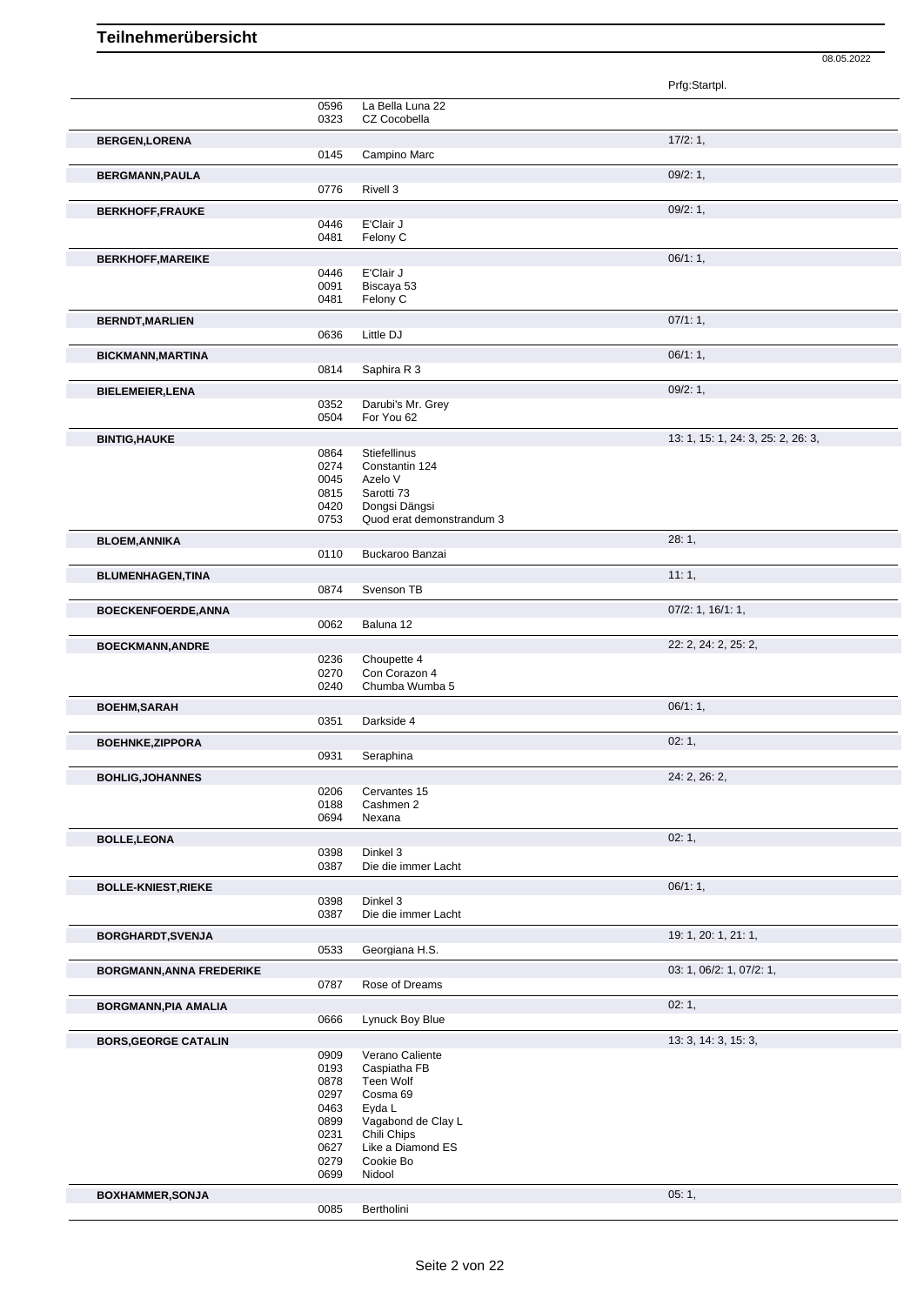|                                |              |                                        | Prfg:Startpl.        |
|--------------------------------|--------------|----------------------------------------|----------------------|
| <b>BRANDHOVE, KATRIN</b>       |              | Daniel Duesentrieb                     | 17/1:1,              |
| <b>BRANDT, MARTIN</b>          | 0343         |                                        | 24: 1, 25: 1,        |
|                                | 0109         | <b>Bubble Beat</b>                     |                      |
| <b>BREER, JULIANE</b>          |              |                                        | 24: 1, 26: 1,        |
|                                | 0617         | Leni 93                                | 22: 1, 26: 1,        |
| <b>BREMER, MARKUS</b>          | 0195         | Cat Ballou B                           |                      |
|                                | 0380         | Dialotta G                             |                      |
| <b>BRESSER, WIEBKE</b>         | 0625         | Lifestyle 59                           | 02: 1, 19: 1,        |
| <b>BRINKTRINE, MILVA</b>       |              |                                        | 21: 1, 22: 2, 24: 1, |
|                                | 0160         | Captain's Nase                         |                      |
|                                | 0224         | Chelsy 22                              | 09/2: 1, 10: 1,      |
| <b>BROECKER, KARINA</b>        | 0514         | Fridolin 369                           |                      |
|                                | 0294<br>0482 | Corona Z 2<br>Fernando 721             |                      |
| <b>BRUEGGEMANN,LEA</b>         |              |                                        | 16/1:1,              |
|                                | 0281         | Cool Guy                               |                      |
| <b>BRUEMMER, MIA-LENI</b>      |              |                                        | 06/2: 1, 17/1: 1,    |
|                                | 0450         | Effigenie v.d.R.                       |                      |
| <b>BRUNN, BEATRIX VON</b>      | 0542         | Golden Moonlights Ruba                 | 09/1: 1, 10: 1,      |
| <b>BUCHHOLZ, INES</b>          |              |                                        | 06/1:1,              |
|                                | 0600         | La Donna 42                            |                      |
| <b>BUDDE, TERESA</b>           |              |                                        | 10: 1, 28: 1,        |
| <b>BUDT,CAMILLA</b>            | 0261         | Colana 7                               | 06/2:1,              |
|                                | 0912         | Victoria Secret 8                      |                      |
| <b>BUECKER, ULRIKE</b>         |              |                                        | 19:1,                |
|                                | 0650         | Los Schachtos                          |                      |
| <b>BUESCHKEN, ANN-CHRISTIN</b> | 0190         | Casper 302                             | 09/1:1,              |
| <b>BUESCHKEN, FELIZIA</b>      |              |                                        | 16/1: 1, 20: 1,      |
|                                | 0354         | Daytona Beach 15                       |                      |
|                                |              |                                        |                      |
| <b>BULLER, ISABELL</b>         |              |                                        | 11: 1, 12: 1,        |
|                                | 0826<br>0793 | Shakira 380<br>Royal Rubina 11         |                      |
| BULLERMANN, ANNIKA             |              |                                        | 19: 1, 21: 1,        |
|                                | 0244         | Clara 195                              |                      |
| <b>BURGHARDT, BERND</b>        | 0116         | C-Max 4                                | 23: 1, 24: 1,        |
| <b>BURGHARDT,FELIX</b>         |              |                                        | 16/1: 1, 17/2: 1,    |
|                                | 0169         | Carlo 450<br>C-Max 4                   |                      |
| BURKHARDT, LARA ALEXIA         | 0116         |                                        | 19: 1, 21: 1,        |
|                                | 0068         | Barney Stinson 2                       |                      |
| <b>BUSSMANN,LUISA</b>          |              |                                        | 17/2:1,              |
|                                | 0082<br>0454 | Bento vom Habichtshof<br>El Pleasure D |                      |
| <b>BUSSMANN, STEFANIE</b>      |              |                                        | 11: 2, 12: 2,        |
|                                | 0933<br>0932 | Suzie 6<br>Frederic Fox                |                      |
| <b>CAPPENBERG, ANIKA</b>       |              |                                        | 12: 1, 28: 1,        |
|                                | 0810         | San Lui                                |                      |
| <b>CAPPENBERG, STEFAN</b>      |              |                                        | 08: 1, 28: 1,        |
|                                | 0724<br>0834 | Philippa D<br>Sir Riccy                |                      |
| <b>COSTA, SIMONE</b>           |              |                                        | 03:1,                |
|                                | 0935         | Zum Glück in die Zukunft               |                      |
| <b>CRAESING, TANJA</b>         | 0820         | Scudero                                | 09/1: 1, 16/2: 1,    |
| <b>CRAMER, MECHTHILD</b>       |              |                                        | 03: 1, 04: 1,        |
| DAHLKAMP, MAIKE                | 0884         | Tiffany C                              | 03: 1, 09/2: 1,      |

08.05.2022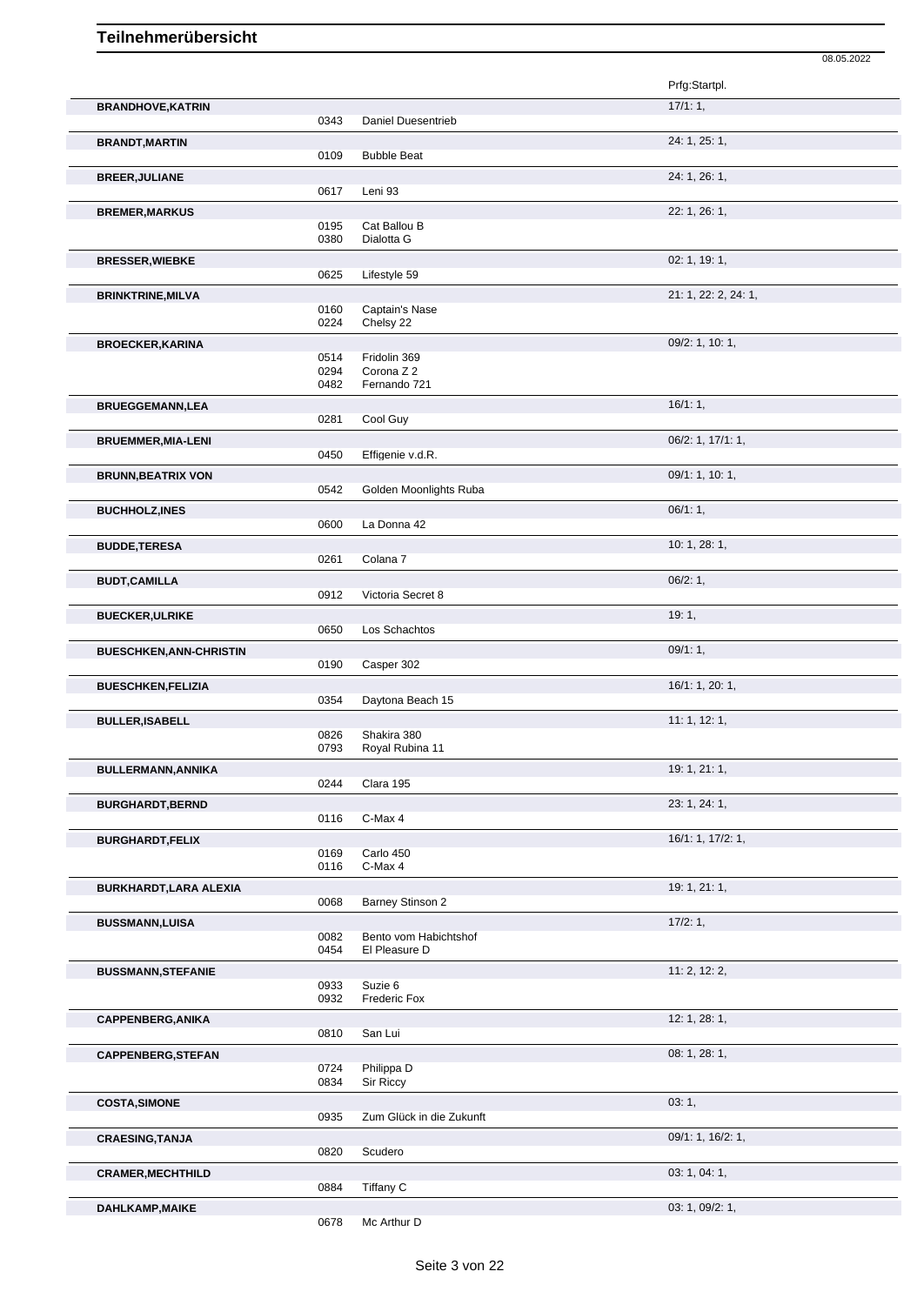|                              |              |                         | Prfg:Startpl.                   |
|------------------------------|--------------|-------------------------|---------------------------------|
|                              | 0671         | Manuka D                |                                 |
|                              | 0092         | Bittersüß D             |                                 |
| DAHLMANN, MELANIE            | 0639         | Little Lothar           | 08:1,                           |
| <b>DALLINGA, KATJA</b>       |              |                         | 09/1: 1, 22: 1, 28: 1,          |
|                              | 0762         | Ray of Hope GD          |                                 |
| DARTMANN, MARIE              | 0128         | Calimera As             | 08:1,                           |
|                              |              |                         | 01: 1, 02: 1,                   |
| DEGELMANN, KATHARINA         | 0930         | Sambor                  |                                 |
| DEIPENBROCK, MARIE           |              |                         | 01: 1, 02: 1,                   |
|                              | 0191         | Casper 469              |                                 |
| DEMARCZYK, NADJA             |              |                         | 06/1: 1, 07/2: 1, 08: 1, 19: 1, |
|                              | 0924         | Wolke 337<br>Amarena 40 |                                 |
|                              | 0021<br>0748 | Quinderella 4           |                                 |
| <b>DIBOWSKY, HENDRIK</b>     |              |                         | 03: 1, 11: 1, 12: 1,            |
|                              | 0692         | Nerwigk D               |                                 |
|                              | 0701         | Nike D                  |                                 |
| <b>DIECK, PAULINE</b>        |              |                         | 14:1,                           |
|                              | 0605         | Lacaruna 6              |                                 |
| DIECKMANN, LAURA             |              |                         | 16/1:1,                         |
|                              | 0254         | Clubber Lang H          |                                 |
| DIELE, SILKE                 |              |                         | 10:1, 11:1,                     |
|                              | 0715         | Paganita                |                                 |
| DOMBROWA, JASMIN             |              | Mailight 2              | 07/2: 1,                        |
|                              | 0668<br>0535 | Glasgow 33              |                                 |
| <b>DORNSEIFER, JAZ MARIE</b> |              |                         | 03: 1, 06/2: 1, 07/1: 1,        |
|                              | 0700         | Nightcap 7              |                                 |
| DREES, ANNA                  |              |                         | 17/1:1,                         |
|                              | 0390         | Die Madame Etepetete    |                                 |
| <b>DUDDE, NICOLE</b>         |              |                         | 06/1:1,                         |
|                              | 0937         | <b>Dina 312</b>         |                                 |
| <b>DUHME, ANNA</b>           |              |                         | 06/2: 1, 07/1: 1,               |
|                              | 0608         | Lady Fenor              |                                 |
| <b>DUTZ, KRISTIN</b>         |              |                         | 16/1: 1, 17/2: 1,               |
|                              | 0571         | Honeymoon 117           |                                 |
| <b>EBERSCHNEIDER, JULE</b>   |              |                         | 06/2: 1, 07/2: 1, 08: 1,        |
|                              | 0108         | Bubba 3                 |                                 |
| <b>EHRENBERG, VOLKER</b>     | 0725         | Philou Rouet            | 15:1,                           |
|                              | 0532         | Gentle G                |                                 |
| <b>EIKENKOETTER, THOMAS</b>  |              |                         | 13: 1, 14: 1, 15: 2,            |
|                              | 0453         | El Grande ZL            |                                 |
|                              | 0313<br>0586 | Cryad<br>Kara Kamilla   |                                 |
|                              |              |                         |                                 |
| EILERS, KARLOTTA             | 0019         | Alles Atze R            | 09/1: 1, 20: 1, 21: 1, 22: 1,   |
|                              |              |                         | 01:1,                           |
| EINHAUS, GRETA               | 0677         | MBF Gala Luna           |                                 |
| <b>EVERSMEYER, SYLVIA</b>    |              |                         | 09/2:2,                         |
|                              | 0511         | Fred MS                 |                                 |
|                              | 0412         | Don Delaire             |                                 |
| <b>FALLENBERG, JOOST</b>     |              |                         | 01: 2, 13: 1, 16/1: 1,          |
|                              | 0565         | High Noon 48            |                                 |
|                              | 0681         | Mill's Rose             |                                 |
| <b>FARK,LEA</b>              | 0014         | Al Pacino T             | 07/1: 1, 08: 1,                 |
|                              |              |                         |                                 |
| <b>FARWICK, CAROLINE</b>     | 0353         | Dave's Dakota           | 04: 1, 05: 1,                   |
| <b>FAULSTICH, ASTRID</b>     |              |                         | 12:1,                           |
|                              | 0808         | Samu 9                  |                                 |
| <b>FAULSTICH, EMILY</b>      |              |                         | 19: 1, 20: 1,                   |
|                              | 0084         | <b>Berlinale D</b>      |                                 |
| <b>FEIGE, SINA</b>           |              |                         | 07/2: 1, 08: 1,                 |

08.05.2022

0328 Da Capo 239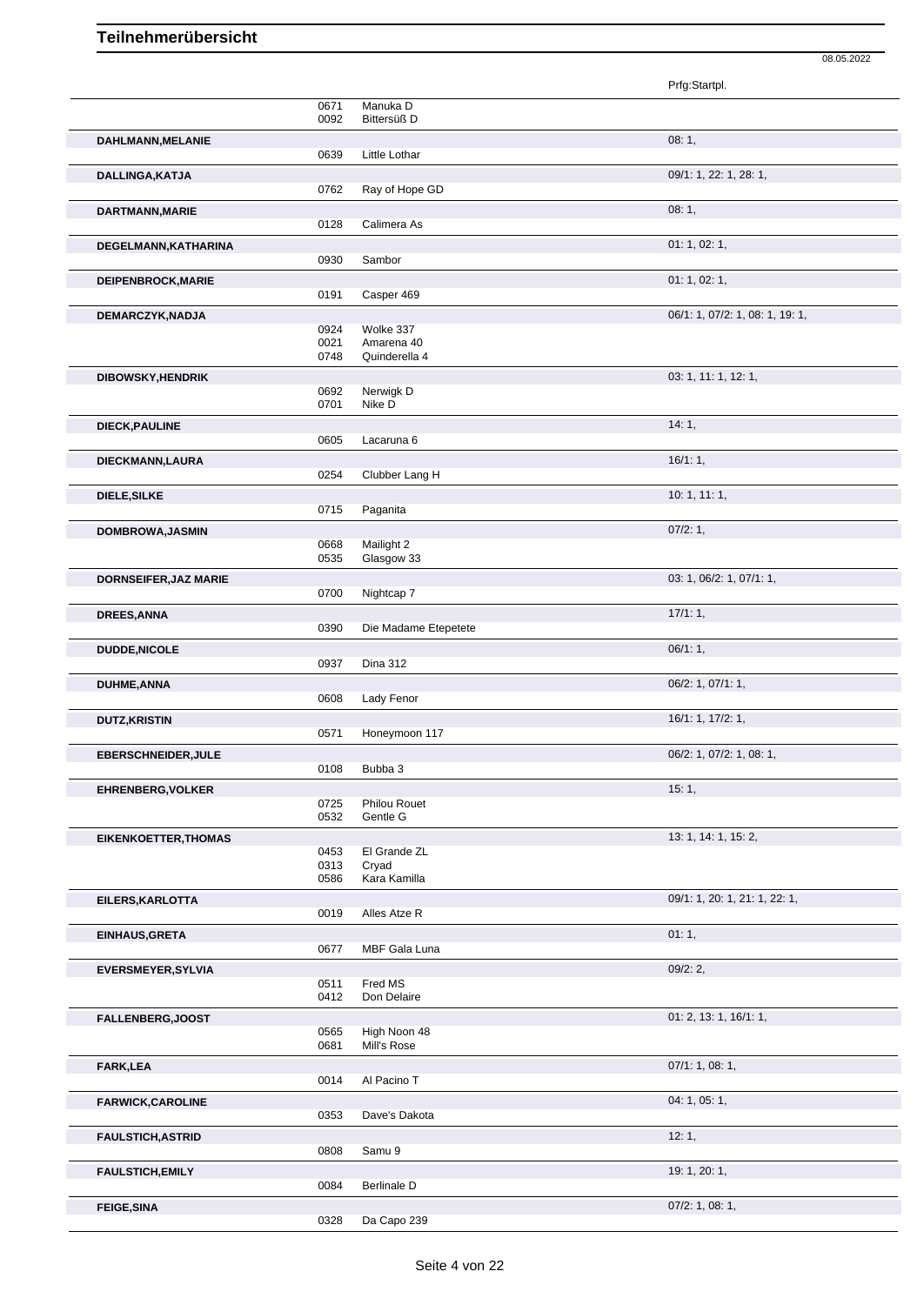|                              |              |                                | Prfg:Startpl.                      |
|------------------------------|--------------|--------------------------------|------------------------------------|
| <b>FELBEL, NINA</b>          |              |                                | 06/1: 1, 07/1: 1,                  |
|                              | 0282         | Coole Socke the special one    |                                    |
|                              |              |                                | 09/1:1,                            |
| FELDMANN, KATHARINA          | 0780         | Rock Fever                     |                                    |
|                              |              |                                |                                    |
| <b>FESTER, THOMAS</b>        | 0585         | Kanotelli                      | 14:1, 15:1,                        |
|                              |              |                                |                                    |
| FEUERHAHN, DIANA             |              |                                | 06/1: 1, 07/2: 1, 08: 1,           |
|                              | 0470         | Fashion Girl V                 |                                    |
| FEUERSTRAETER, FRANKA        |              |                                | 06/2: 1, 16/1: 1,                  |
|                              | 0943         | Daniel's                       |                                    |
|                              | 0944         | Infinity 38                    |                                    |
| <b>FISCHER, ANNCHRISTIN</b>  |              |                                | $07/2$ : 1, 16/1: 1,               |
|                              | 0017         | Alexus F                       |                                    |
|                              | 0708         | <b>Olaf 111</b>                |                                    |
| <b>FLACKE, PAULA</b>         |              |                                | 02: 1, 06/2: 1,                    |
|                              | 0888         | <b>Top Navaria</b>             |                                    |
|                              | 0157         | Captain Sharky 2               |                                    |
|                              | 0839         | Sirtaki BEVS                   |                                    |
|                              | 0616         | Leandra 234                    |                                    |
| <b>FLEUTER, CELINE</b>       |              |                                | 04: 1, 09/2: 1, 10: 1,             |
|                              | 0241         | Cicco Belli L                  |                                    |
|                              | 0484         | Ferrini L                      |                                    |
| <b>FOCK, BEKE</b>            |              |                                | 21: 1, 22: 1,                      |
|                              | 0357         | Deichkind M                    |                                    |
| <b>FOELLMANN, NICOLE</b>     |              |                                | 08:1,                              |
|                              | 0568         | <b>HK's Delightful Moment</b>  |                                    |
|                              |              |                                | 22:1,                              |
| <b>FOERSTER, LINDA</b>       | 0734         | Quando 33                      |                                    |
|                              |              |                                |                                    |
| <b>FRANKE, CAROLIN MARIE</b> |              |                                | 06/2: 1, 17/1: 1, 18: 1,           |
|                              | 0606         | Lady Anne 11                   |                                    |
|                              | 0448<br>0788 | Earl in Black<br>Rosegarden 23 |                                    |
|                              | 0475         | Feiner Fritz 16                |                                    |
|                              |              |                                |                                    |
| FREISFELD, JOHANN            | 0888         | <b>Top Navaria</b>             | 17/2:1,                            |
|                              | 0157         | Captain Sharky 2               |                                    |
|                              | 0839         | Sirtaki BEVS                   |                                    |
|                              | 0616         | Leandra 234                    |                                    |
|                              | 0177         | Caruso 628                     |                                    |
|                              | 0155         | Captain Jack 92                |                                    |
| <b>FREITAG,LEA</b>           |              |                                | 24: 1, 25: 1,                      |
|                              | 0205         | Cayestella                     |                                    |
|                              | 0747         | Quidam de Taro                 |                                    |
| FREUND, JANINE               |              |                                | $07/2$ : 1, 08: 1,                 |
|                              | 0408         | Don Camillo 299                |                                    |
|                              |              |                                |                                    |
| <b>FROEHLICH, HENRIKE</b>    |              | Irish Charm                    | 16/2: 1, 17/1: 1, 18: 1, 19: 1,    |
|                              | 0579<br>0222 | Cheeky Loui                    |                                    |
|                              |              |                                |                                    |
| <b>FROEHLIG, BRIGITTE</b>    | 0344         | Danny Rubin J                  | $09/2:1$ ,                         |
|                              |              |                                |                                    |
| <b>FROELICH, HANNAH</b>      |              |                                | 16/1: 1, 17/2: 1, 19: 1,           |
|                              | 0277         | Contigo 47                     |                                    |
|                              | 0042         | Asmus A                        |                                    |
| <b>FROELICH, URSULA</b>      |              |                                | 14: 1, 20: 1, 24: 1, 25: 1, 26: 1, |
|                              | 0654         | Lubaya 5                       |                                    |
|                              | 0005         | Abidos 3                       |                                    |
|                              | 0289<br>0146 | Cordy 9<br>Canila              |                                    |
|                              |              |                                |                                    |
| <b>FRONING, FRAUKE</b>       |              |                                | 23:1,                              |
|                              | 0296         | Cosima 266                     |                                    |
| <b>FUESER, LENNARD</b>       |              |                                | $17/2$ : 1, 18: 1,                 |
|                              | 0242         | Cinderella 763                 |                                    |
| <b>FUESER, MARIT</b>         |              |                                | 17/1:1,                            |
|                              | 0651         | Lotta 227                      |                                    |
|                              |              |                                | 18: 2, 19: 2, 21: 2,               |
| <b>GABER, MAIKE</b>          | 0919         | Weissenas Rosalie              |                                    |
|                              | 0703         | No Risk L                      |                                    |
|                              |              |                                | 06/1: 1, 07/1: 1,                  |
| <b>GABRYSCH, JENNIFER</b>    | 0464         | Fabalou LB                     |                                    |
|                              |              |                                |                                    |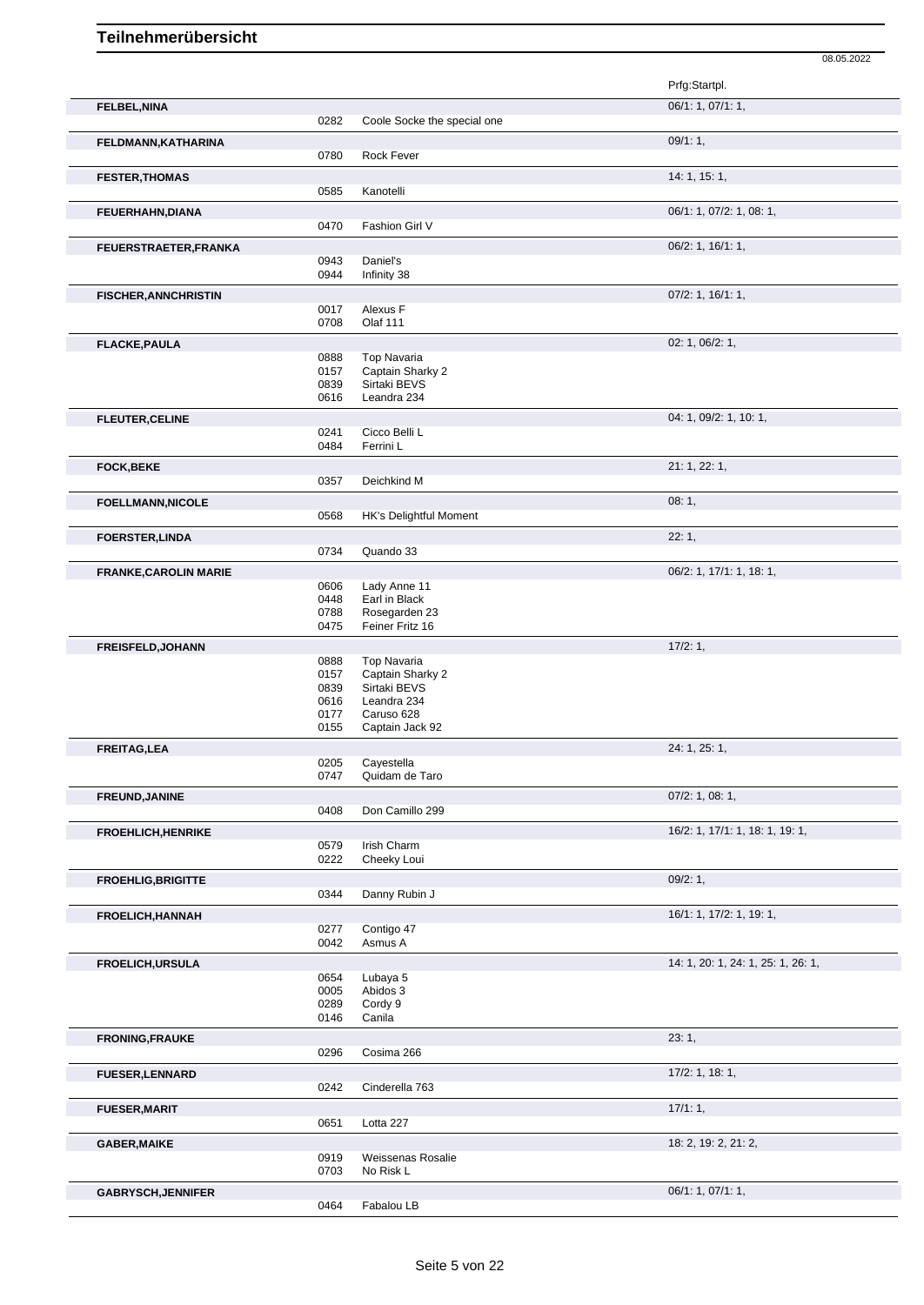Prfg:Startpl.

| <b>GAEHER, ANDREAS</b>          |              |                          | 13: 2, 14: 1, 15: 1, 24: 1, 25: 1, |
|---------------------------------|--------------|--------------------------|------------------------------------|
|                                 | 0170         | Carlos 704               |                                    |
|                                 | 0096         | <b>Bolero KH</b>         |                                    |
|                                 | 0176         | Carthenos                |                                    |
|                                 | 0326         | D' Arcy                  |                                    |
|                                 | 0799         | Sabrina 465              |                                    |
|                                 | 0379         | <b>Dialithos</b>         |                                    |
|                                 | 0538         | Goldberg's Glamour Queen |                                    |
|                                 | 0376         | Devjani                  |                                    |
|                                 | 0711         | Orvin                    |                                    |
|                                 | 0534         | Geraldine 199            |                                    |
|                                 | 0120         | Caertino                 |                                    |
|                                 | 0824         | Serafina 83              |                                    |
|                                 | 0697         | Nicola 37                |                                    |
|                                 | 0256         | Coco Chanel 296          |                                    |
|                                 | 0182         | Casalita 10              |                                    |
|                                 | 0712         | Otares                   |                                    |
|                                 | 0558         | Happy Bay                |                                    |
|                                 |              |                          | 12:1,                              |
| GAUSEPOHL, ANIKA                |              | Brianna C                |                                    |
|                                 | 0105         |                          |                                    |
| GAUSEPOHL, JULIKA               |              |                          | 16/2: 1, 20: 1,                    |
|                                 | 0089         | Binaya                   |                                    |
|                                 |              |                          |                                    |
| <b>GEIPING, GRETA MAGDALENA</b> |              |                          | 22: 1, 23: 1,                      |
|                                 | 0131         | Call me Baronesse        |                                    |
|                                 | 0065         | Bandit 454               |                                    |
| <b>GEISTHOFF, JOHANNA</b>       |              |                          | 18: 1, 22: 1, 23: 1,               |
|                                 | 0827         | Shester 2                |                                    |
|                                 | 0758         | Rania JK                 |                                    |
|                                 |              |                          |                                    |
| <b>GELBERG DR., THERESIA</b>    |              |                          | 08: 1, 09/1: 1,                    |
|                                 | 0442         | <b>Duke 323</b>          |                                    |
| <b>GEMBUS, SABINE</b>           |              |                          | 17/1:1,                            |
|                                 | 0873         | Suzette B                |                                    |
|                                 |              |                          |                                    |
| <b>GEMEIN, THERESA</b>          |              |                          | 03: 1, 11: 1,                      |
|                                 | 0809         | San Anidaso              |                                    |
|                                 | 0767         | <b>Revolution's Girl</b> |                                    |
|                                 | 0340         | Dancing Diamond B        |                                    |
|                                 |              |                          | 08: 1, 09/2: 1, 27: 1, 28: 1,      |
| <b>GEMMEKE,FRANZISKA</b>        |              |                          |                                    |
|                                 | 0403         | Dollipop                 |                                    |
|                                 | 0462         | Exquidu                  |                                    |
|                                 | 0840<br>0255 | Sissi GE<br>Coco 255     |                                    |
|                                 |              |                          |                                    |
| <b>GERDEMANN, MARCUS</b>        |              |                          | 24: 1, 25: 1,                      |
|                                 | 0805         | Sam 1033                 |                                    |
|                                 |              |                          |                                    |
| <b>GERHARDT, LILLY LOUISE</b>   |              |                          | 02:1,                              |
|                                 | 0405         | Domino B 5               |                                    |
| <b>GERNHOLT, GUDRUN</b>         |              |                          | 03: 2, 04: 1, 10: 1,               |
|                                 | 0904         | Valido's Grey Star G     |                                    |
|                                 | 0438         | Dreiklang's Highlight AT |                                    |
|                                 | 0903         | Valido's Grey l'Amour G  |                                    |
|                                 | 0444         | Dutchman AT              |                                    |
|                                 | 0907         | Velvet Black G           |                                    |
|                                 | 0552         | Grimaldi 90              |                                    |
|                                 | 0509         | Frascari ATG             |                                    |
|                                 | 0432         | Dos Mas G                |                                    |
|                                 |              |                          |                                    |
| GIDEON, FABIENNE-MARLENE        |              |                          | 21:2,                              |
|                                 | 0449         | <b>Early Sunrise</b>     |                                    |
|                                 | 0867         | Sucafano                 |                                    |
|                                 | 0821         | Secreto LS la Silla 2    |                                    |
| <b>GIEL, LORENA</b>             |              |                          | 06/1:1,                            |
|                                 | 0573         | Hyper Hyper              |                                    |
|                                 | 0541         | Golden Jazz              |                                    |
|                                 |              |                          |                                    |
| <b>GIELEN, PAULA</b>            |              |                          | 19: 1, 21: 1,                      |
|                                 | 0060         | Balou Barcadi            |                                    |
| GIESEN, CHARLOTTE               |              |                          | $16/2$ : 1, $17/1$ : 1,            |
|                                 | 0185         | Cascadero M              |                                    |
|                                 |              |                          |                                    |
| GIESKE, CAROLINE                |              |                          | 16/2:1,                            |
|                                 | 0318         | Cupcake 10               |                                    |
|                                 |              |                          |                                    |
| <b>GLAESER, ANN-SOPHIE</b>      |              |                          | 16/1:1,                            |
|                                 | 0225         | Cheyenne 976             |                                    |
|                                 | 0384         | Diathaga BG              |                                    |
| <b>GLAESMANN, PIA</b>           |              |                          | 22:1,                              |
|                                 | 0917         | Voltaire 97              |                                    |
|                                 |              |                          |                                    |
| <b>GLASER, EDDA</b>             |              |                          | 07/1:1,                            |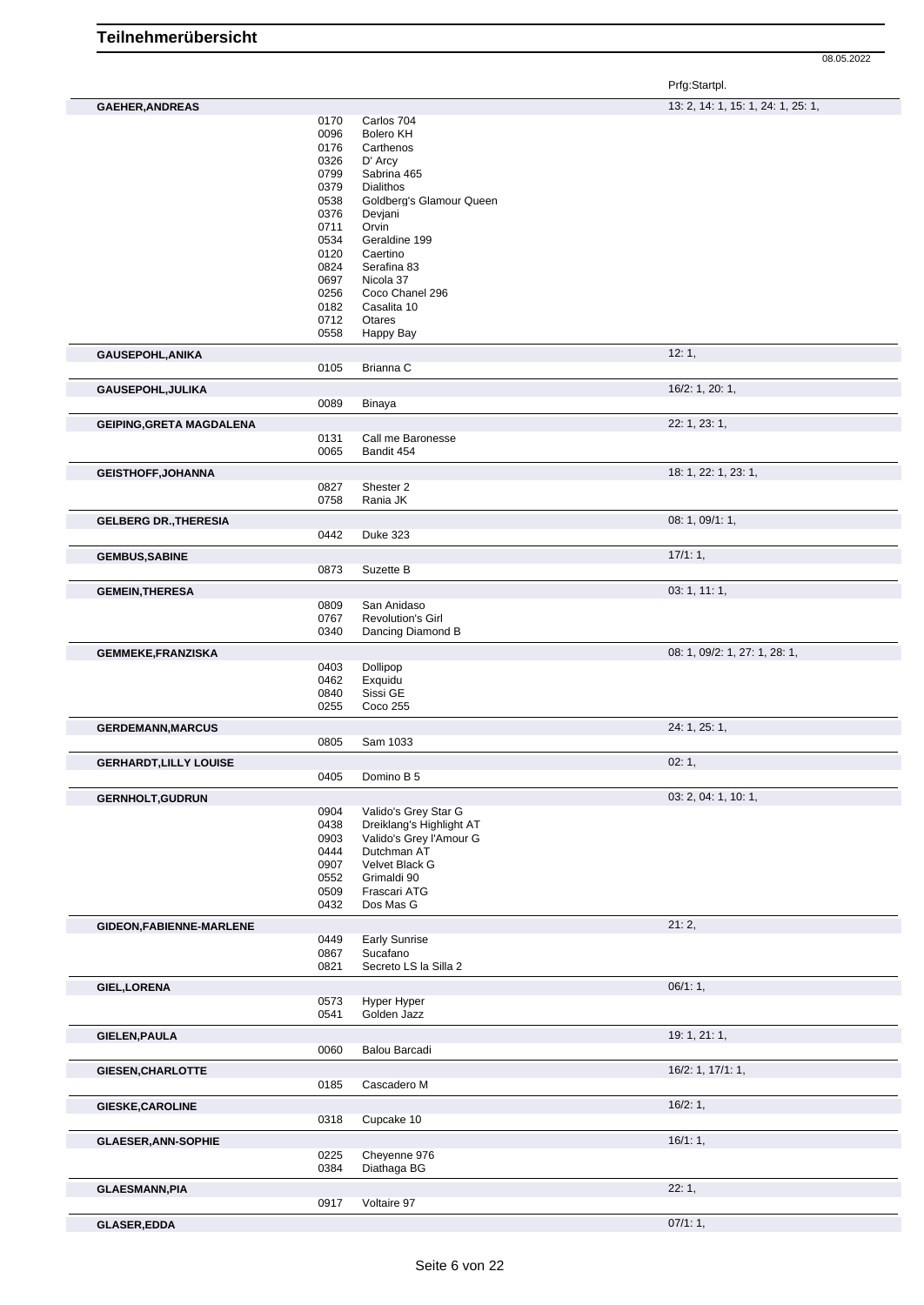|                                  |              |                                           | Prfg:Startpl.                 |
|----------------------------------|--------------|-------------------------------------------|-------------------------------|
|                                  | 0938         | Bella Donna 129                           |                               |
| GOERING, SARAH-SABRINA           |              |                                           | 23: 1, 26: 1,                 |
|                                  | 0727         | Poseidon 141                              |                               |
|                                  | 0056         | Balea 9                                   |                               |
| <b>GORDEN, EMILY</b>             |              |                                           | 16/2: 1, 17/2: 1, 20: 1,      |
|                                  | 0215         | Chardonnay Blue                           |                               |
| <b>GOWIK, JENNIFER</b>           |              |                                           | 10:1,                         |
|                                  | 0098         | <b>Bomber Woods</b>                       |                               |
| <b>GRANSEIER, SIMONE</b>         |              |                                           | 12:1,                         |
|                                  | 0382         | Diamond Fever                             |                               |
|                                  |              |                                           | 03:1,                         |
| <b>GREILING, MAREN MARIA</b>     | 0362         | Del Royal                                 |                               |
|                                  |              |                                           |                               |
| <b>GRIEWEL, ALINA</b>            | 0649         | Los Baros                                 | 11:1,                         |
|                                  | 0760         | Rastella Ragazzina                        |                               |
|                                  |              |                                           | 24: 1, 25: 1,                 |
| <b>GRIPSHOEVER, MARION</b>       | 0083         | Berlinale 8                               |                               |
|                                  |              |                                           |                               |
| <b>GROSSE-BENNE, JANIE</b>       |              |                                           | 17/1: 1, 18: 1,               |
|                                  | 0417<br>0218 | Don Lauries 4<br>Charly. S                |                               |
|                                  |              |                                           |                               |
| <b>GROSSE-DUETTING, HEINRICH</b> |              | Coco GD                                   | 19: 2, 21: 2, 24: 2, 25: 2,   |
|                                  | 0257<br>0763 | Rebella 15                                |                               |
|                                  | 0619         | Let's dance GD                            |                               |
|                                  | 0623         | Liberty GD                                |                               |
| <b>GRUENDEL, ALINA</b>           |              |                                           | 09/2:1,                       |
|                                  | 0070         | Be My Best 7                              |                               |
| <b>GRUENHAGEN, NINA</b>          |              |                                           | 09/2:1,                       |
|                                  | 0430         | Dortmund City Girl                        |                               |
|                                  |              |                                           | 11: 2, 12: 2,                 |
| <b>GRUNDMANN, REBECCA</b>        | 0392         | Dijon 36                                  |                               |
|                                  | 0312         | Cruiz BE                                  |                               |
|                                  | 0545         | Goldstern 235                             |                               |
|                                  | 0468         | Fallersleben 4                            |                               |
|                                  | 0667<br>0341 | Ma Belle R<br>Dandelion S                 |                               |
|                                  |              |                                           |                               |
| <b>HAASE, STEPHANIE</b>          | 0544         | Goldrichtig                               | 06/1:1,                       |
|                                  |              |                                           |                               |
| <b>HABROCK,LEONIE</b>            | 0876         |                                           | 11:1,28:1,                    |
|                                  |              | Sweet Heart 9                             |                               |
| HACHENEY, DANIELA                |              |                                           | 03: 1, 04: 1, 12: 1,          |
|                                  | 0508<br>0499 | Franz-Ferdienand<br>Florence la cinquicme |                               |
|                                  |              |                                           |                               |
| <b>HAGEDORN, SASKIA</b>          |              |                                           | 03:1,                         |
|                                  | 0483         | Ferrero R                                 |                               |
| <b>HAGEMANN,DOMINIK</b>          |              |                                           | 13: 2, 14: 1, 17/1: 1, 18: 1, |
|                                  | 0175<br>0310 | Carmen R<br>Crazy Kalle                   |                               |
|                                  | 0498         | <b>Flippy Total</b>                       |                               |
|                                  | 0886         | Top Diamond 6                             |                               |
|                                  | 0782         | Rockabye Calypso                          |                               |
|                                  | 0816         | Sayo Cavaluna                             |                               |
|                                  | 0216<br>0891 | Charleston's Big Boy<br>Tor von Yggdrasil |                               |
|                                  | 0709         | Omara 15                                  |                               |
| <b>HAGEMANN, JENNY</b>           |              |                                           | 03: 2, 04: 2,                 |
|                                  | 0211         | Chanel 458                                |                               |
|                                  | 0685         | Mr. McDouble                              |                               |
|                                  | 0823         | Self-Made                                 |                               |
|                                  | 0680         | Mhäc                                      |                               |
| <b>HAGEMEIER, MADLEEN</b>        |              |                                           | 07/1: 1, 19: 1, 21: 1,        |
|                                  | 0421         | Donna Deluxe 6                            |                               |
| <b>HAHMANN, HAGEN</b>            |              |                                           | 18: 1, 21: 1, 22: 1,          |
|                                  | 0871         | Sunflower WK                              |                               |
| HALFENBERG, FRANZISKA            |              |                                           | 09/2: 1, 10: 1,               |
|                                  | 0350         | Dark Paradise                             |                               |
|                                  | 0513         | Fresco 43                                 |                               |
| <b>HARTLEIF, TABEA</b>           |              |                                           | 27: 1, 28: 1,                 |
|                                  | 0819         | Schumi 8                                  |                               |

08.05.2022

**HARTMANN,ANN-CHRISTIN** 09/1: 1,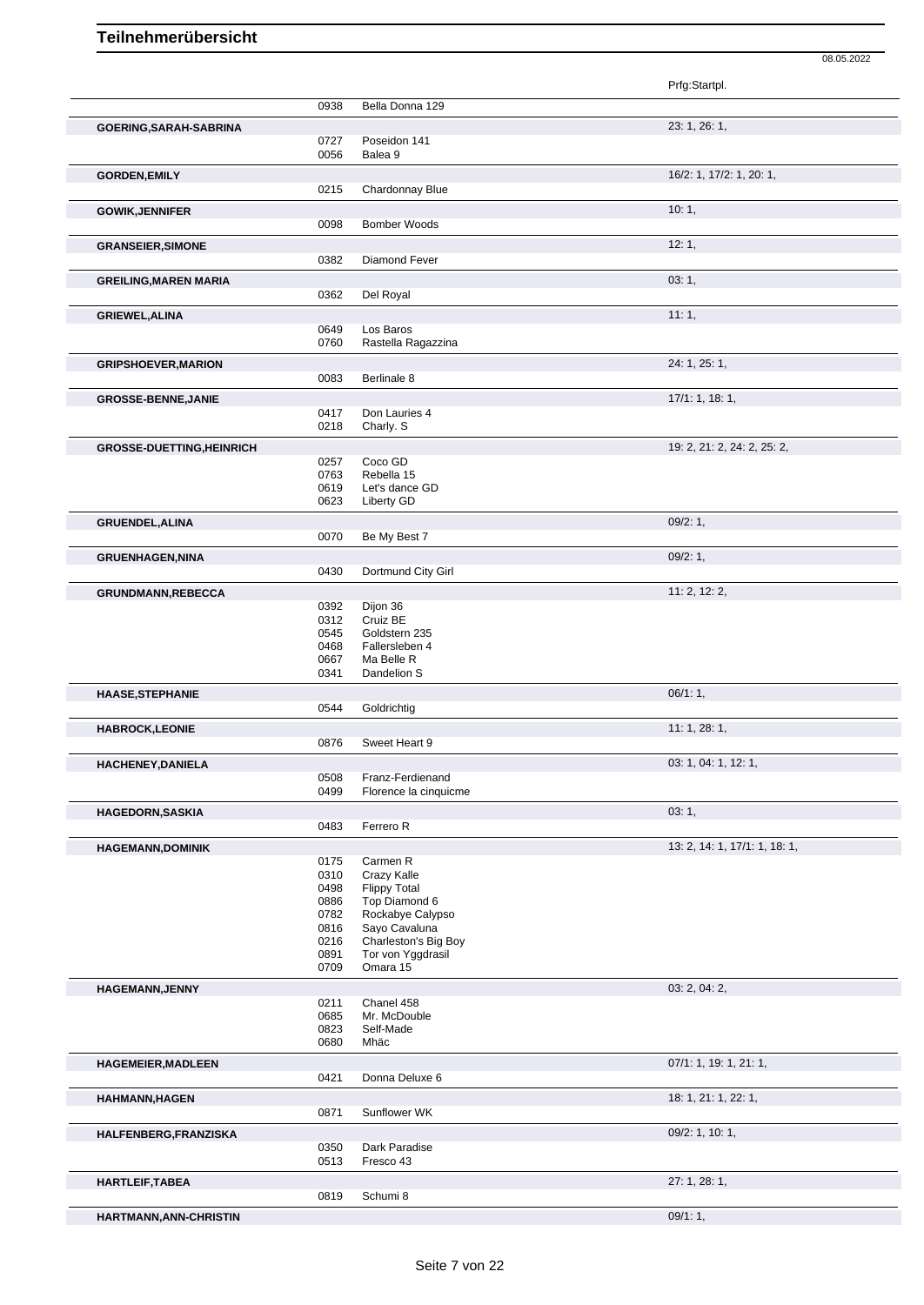|                               |              |                                      | Prfg:Startpl.                      |
|-------------------------------|--------------|--------------------------------------|------------------------------------|
|                               | 0710         | Optimus Prime 5                      |                                    |
| <b>HASELHORST, ELISA</b>      |              |                                      | 06/2: 2, 08: 2, 09/2: 1,           |
|                               | 0396         | Dinar Donna                          |                                    |
|                               | 0036         | Apollo 897                           |                                    |
| <b>HASKE, JOHANNA</b>         |              |                                      | 06/2: 1, 09/1: 1,                  |
|                               | 0574         | Hypothese K                          |                                    |
| <b>HATTEBIER, CARINA</b>      |              |                                      | 11: 1, 12: 1,                      |
|                               | 0861         | Sternenfänger 4                      |                                    |
|                               | 0011         | Ainé S                               |                                    |
| <b>HATTEBIER, JOERG</b>       |              |                                      | 10: 1, 11: 1,                      |
|                               | 0861<br>0011 | Sternenfänger 4<br>Ainé S            |                                    |
|                               |              |                                      |                                    |
| <b>HAWIGHORST, MARVIN</b>     | 0598         | La Coriana 2                         | 20: 2, 23: 2, 24: 2, 25: 2, 26: 2, |
|                               | 0196         | Catar 3                              |                                    |
|                               | 0243         | Claire Gaby                          |                                    |
|                               | 0530         | Galaski                              |                                    |
|                               | 0591<br>0589 | Knightsbridge Rebel<br>Keylinda      |                                    |
|                               | 0551         | Great Günther                        |                                    |
| <b>HAWIGHORST, MAX</b>        |              |                                      | 16/1:1,                            |
|                               | 0591         | Knightsbridge Rebel                  |                                    |
|                               | 0551         | Great Günther                        |                                    |
| <b>HEBECKE, ALICIA</b>        |              |                                      | 01: 1, 02: 1,                      |
|                               | 0939         | Chilli Pepper 11                     |                                    |
| <b>HEGERDING, FRANCA</b>      |              |                                      | 16/2: 1, 22: 1,                    |
|                               | 0139         | Cama Colensky                        |                                    |
| <b>HEGERDING, HANNAH</b>      |              |                                      | 11:2,                              |
|                               | 0516         | Frieda Gold H                        |                                    |
|                               | 0358         | Dein kleiner Freund H                |                                    |
| <b>HEIKE, LUCIE CLAIRE</b>    |              |                                      | 17/1: 1, 19: 1, 21: 1,             |
|                               | 0253         | Cloony C                             |                                    |
| <b>HEINEMANN, SILKE</b>       |              |                                      | 17/1:1,                            |
|                               | 0321         | Cuxhaven 2                           |                                    |
|                               | 0561         | Helene 29                            |                                    |
| <b>HEINZ, MICHAEL</b>         |              |                                      | 19: 2, 21: 2,                      |
|                               | 0030<br>0621 | Anthony 103<br>Levano 14             |                                    |
|                               | 0115         | <b>Butterfly Flip 5</b>              |                                    |
| <b>HEISE, JONA SOPHIE</b>     |              |                                      | 07/1: 1, 16/1: 1,                  |
|                               | 0069         | <b>Baronesse Burlington</b>          |                                    |
| <b>HEITMANN, ANJA</b>         |              |                                      | 19:1,                              |
|                               | 0893         | Touleno StG                          |                                    |
| <b>HEITPLATZ, MELINA</b>      |              |                                      | 06/2: 2, 16/1: 2, 19: 2, 21: 1,    |
|                               | 0039         | Arika 9                              |                                    |
|                               | 0721         | Pepe S 4                             |                                    |
| <b>HELD, JOHANNA</b>          |              |                                      | 22: 1, 24: 1, 26: 1,               |
|                               | 0597         | La Calino                            |                                    |
| <b>HELLER, JULIA</b>          |              |                                      | 06/1: 1, 07/1: 1, 09/1: 1,         |
|                               | 0080         | Benchello                            |                                    |
| <b>HELLING, JENNIFER RITA</b> |              |                                      | 28:1,                              |
|                               | 0512         | Freedom of the Seas                  |                                    |
|                               | 0693<br>0838 | Never of Nightingale<br>Sir Watson H |                                    |
|                               |              |                                      | 16/2: 1, 21: 1,                    |
| HELMER, CARINA-RONJA          | 0419         | Doncrewalfleu                        |                                    |
|                               |              |                                      |                                    |
| <b>HEMMER, MARIE-SOPHIE</b>   | 0946         | Vivaro 5                             | 09/1:1,                            |
|                               |              |                                      |                                    |
| <b>HERBST, JULE</b>           | 0290         | Cordyna SW                           | 09/1:1,                            |
|                               |              |                                      |                                    |
| <b>HERR, ALLEGRA</b>          | 0641         | Liverpool 66                         | 16/2: 1, 20: 1,                    |
|                               |              |                                      |                                    |
| <b>HERRMANN, GRETA</b>        | 0812         | Sansibar 120                         | 09/1:1,                            |
|                               |              |                                      |                                    |
| <b>HERRMANN, SONJA</b>        | 0522         | Fürst Flummy                         | 28:1,                              |
|                               |              |                                      |                                    |
| <b>HEUTE, CHRISTINA</b>       | 0611         | Lando Calrissian 4                   | 06/1: 1, 07/1: 1, 08: 1,           |
|                               |              |                                      |                                    |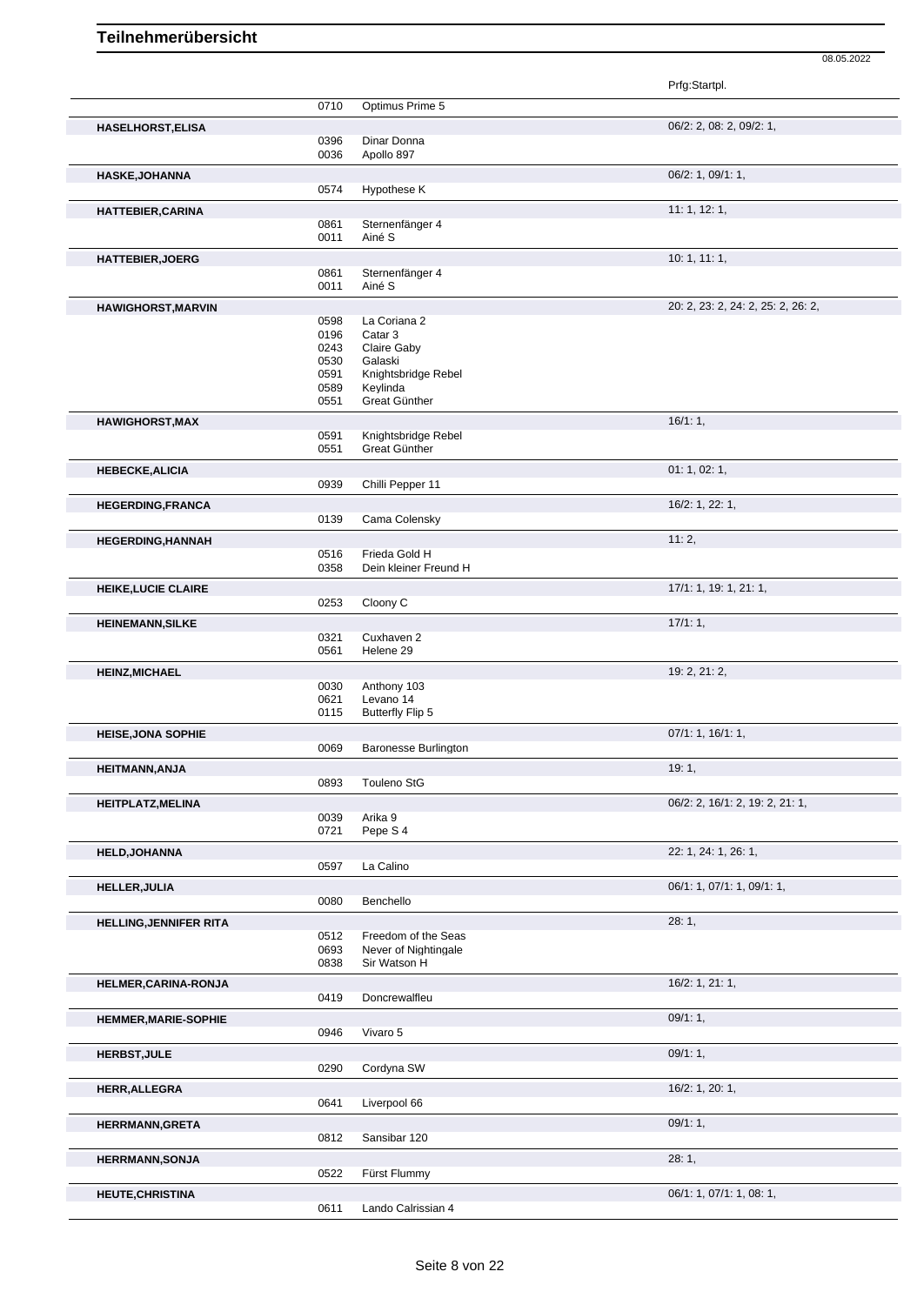|                           |              |                                   | 08.05.2022                  |
|---------------------------|--------------|-----------------------------------|-----------------------------|
|                           |              |                                   | Prfg:Startpl.               |
| HOELSCHER, MAREIKE        |              |                                   | 09/2: 1, 16/1: 1, 20: 1,    |
|                           | 0162         | Carella 8                         |                             |
| <b>HOERMANN, IRIS</b>     |              |                                   | 22: 2, 23: 2,               |
|                           | 0264         | Coloured Bonario's Misiu          |                             |
|                           | 0830         | Sir Anton 9                       |                             |
| HOETTE, PIA               |              |                                   | 22: 1, 26: 1,               |
|                           | 0072         | Beau Baquito de Baussy            |                             |
| <b>HOFFMEISTER, NELE</b>  |              | Future Dream 17                   | 06/2: 1, 07/2: 1,           |
|                           | 0529         |                                   |                             |
| HOHENHORST, MAXIMA        | 0510         | Fräulein Colada                   | 08: 2, 09/2: 2,             |
|                           | 0366         | Demiroxx                          |                             |
|                           | 0075         | Belfast 35                        |                             |
| <b>HOLLMANN, KRISTINA</b> |              |                                   | 24: 1, 25: 1,               |
|                           | 0300         | Covent Garden 5                   |                             |
|                           | 0135         | Calle 113                         |                             |
| <b>HORNERT, JOLINA</b>    |              |                                   | 06/2:1,                     |
|                           | 0154         | Captain Future S                  |                             |
| <b>HORNERT, MELISSA</b>   |              |                                   | 02:1,                       |
|                           | 0154         | Captain Future S                  |                             |
| <b>HORSTMANN, MAIKE</b>   | 0161         | Cara 186                          | 07/2: 1, 16/1: 1, 17/1: 1,  |
|                           | 0822         | See Me Dancing 3                  |                             |
| <b>HUBER, DUSTIN</b>      |              |                                   | 04:1,                       |
|                           | 0525         | Fürst Topas                       |                             |
| <b>HUEBNER, ANIKA</b>     |              |                                   | 09/2: 1, 10: 1,             |
|                           | 0152         | Captain Connor 3                  |                             |
| HUELSMANN, ANNIKA         |              |                                   | 09/2:1,                     |
|                           | 0877         | Switch reloaded                   |                             |
|                           | 0026         | Andorra la velle                  |                             |
|                           | 0495         | <b>Fleur Dansante</b>             |                             |
| <b>IMHOLT, ANNEMARIE</b>  | 0714         |                                   | 06/2:1,                     |
|                           |              | Paddington KI                     |                             |
| <b>IMHOLT, KATHARINA</b>  | 0714         | Paddington KI                     | 16/2: 1, 17/2: 1,           |
|                           |              |                                   |                             |
| JANZEN, POLINA            | 0202         | Caturo T                          | 16/1: 1, 20: 1,             |
|                           |              |                                   | 06/1: 1, 22: 1, 23: 1,      |
| JOHANNFUNKE, STEFANIE     | 0921         | Why not Wizzy                     |                             |
| <b>JORDAN, MICHAELA</b>   |              |                                   | 03: 1, 04: 1, 05: 1, 11: 1, |
|                           | 0186         | Cascafina W                       |                             |
|                           | 0416         | Don Jordi 3                       |                             |
|                           | 0099         | <b>Bon Etoile</b>                 |                             |
| JUNGNITZ, NELE            |              |                                   | 06/2:1,                     |
|                           | 0372         | Destino 84                        |                             |
| <b>KAISER, CORNELIA</b>   | 0009         | Ahnentrumpf                       | 12:2,                       |
|                           |              |                                   |                             |
| <b>KAISER, THOMAS</b>     | 0853         | Souvenir 32                       | 10:1,                       |
|                           | 0425         | Donna-Luisa                       |                             |
| KALISCHEWSKI, HELENA      |              |                                   | 10: 1, 17/1: 1,             |
|                           | 0233         | Chin Chello                       |                             |
|                           | 0559         | Häwelmann                         |                             |
| KATHOEFER, MARLEEN        |              |                                   | 09/2:1,                     |
|                           | 0577         | Insterberg V                      |                             |
| <b>KEIMEIER, JANA</b>     |              |                                   | 08: 1, 09/2: 1,             |
|                           | 0773         | Ricky Lee 2                       |                             |
| <b>KELKER, LISANNE</b>    |              |                                   | $07/2$ : 1, 08: 1,          |
|                           | 0582<br>0550 | Jheronimus<br>Graniti's Glöckchen |                             |
|                           |              |                                   | 25: 1, 26: 1,               |
| <b>KESSEL, JENS</b>       | 0936         | Baloume                           |                             |
|                           |              |                                   | 21: 1, 22: 1,               |
| <b>KESSLER, NICOLA</b>    | 0210         | Chanel 446                        |                             |
| KIESLICH, ANNALENA        |              |                                   | 07/1:1,                     |
|                           | 0443         | Dumbledore 93                     |                             |
| KIMMEYER, MATTHIAS        |              |                                   | 16/2:1,                     |
|                           | 0028         | Antano 10                         |                             |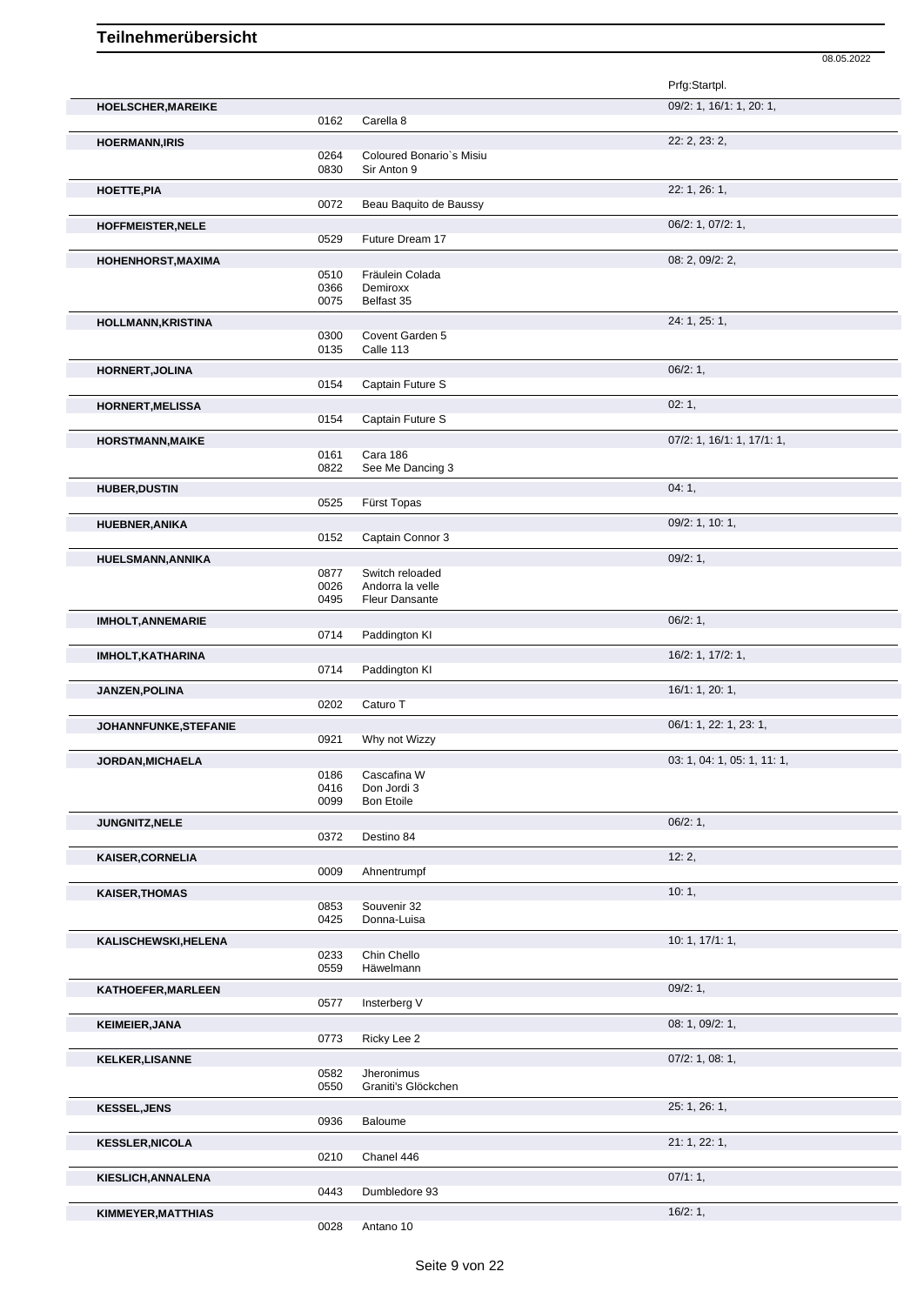Prfg:Startpl. **KINZINGER,MARIE** 0892 Toska 121 **1989 1999 1999 1999 1999 10:** 07/1: 1, 0892 Toska 121<br>0002 A la Erster A la Erster SB **KLUESENER,EMMA** 16/1: 1, 17/1: 1, 0227 Chica KB **KLUESENER,JETTE** 03: 1, 06/2: 1, 07/1: 1, Süße Verführung K **KNAPMOELLER,MAIK** 12: 1, Rosewood 6 **KNICKELMANN,VANESSA** 06/1: 1,<br>
0003 Abalou 9 Abalou 9 **KOBRINK,MONA** 06/2: 1, 17/2: 1, 18: 1, 0647 Lord Ludwig 19<br>0567 His Moment WF His Moment WF **KOCH,ALINA** 09/2: 1, 10: 1, 0364 Delightful 3 **KOCH, LOTTA MALEEN** 02: 1, 0948 Top Carrier 02: 1, 02: 1, 02: 1, Top Carrier **KOCK,SARAH** 10: 1, 1, 2001 10: 1, 2001 10: 1, 2001 10: 1, 2001 10: 1, 2002 1, 2004 1, 2004 1, 2004 1, 2004 1, 2004 1, 2004 1, 2004 1, 2004 1, 2004 1, 2004 1, 2004 1, 2004 1, 2004 1, 2004 1, 2004 1, 2004 1, 2004 1, 2004 1, 0910 Verano Dancer<br>0514 Fridolin 369 0514 Fridolin 369<br>0482 Fernando 72 Fernando 721 **KOENEN,MIA** 08: 1, 09/1: 1, 0655 Lucia 225 **KOSANETZKI,RALF** 15: 1, 26: 1, 26: 1, 26: 1, 26: 1, 26: 1, 25: 1, 26: 1, 25: 1, 25: 1, 26: 1, 25: 1, 25: 1, 26: 1, 0163 Carella B<br>0037 Aguarelle 0037 Aquarelle 7<br>0076 Bella Bellini 0076 Bella Bellini 7<br>0836 Sir Shorty 3 Sir Shorty 3 **KOSKE,CLARA SOPHIE** 01: 1, 0138 Calouba 2 **KRAEMER, BEATE** 12: 1, 27: 1, 28: 1, Don Johann 4 **KRAMME, JULIANE** 17/2: 1, 18: 1, Tyrone 4 **KRASSORT,JASMIN** 19: 1, 21: 1, Stolzi 3 **KREBBER,LOTTA MATILDA** 16/1: 1, 17/1: 1, 17/1: 1, 17/1: 1, 17/1: 1, 17/1: 1, 17/1: 1, 17/1: 1, 17/1: 1, 17/1: 1, 17/1: 1, 17/1: 1, 17/1: 1, 17/1: 1, 17/1: 1, 17/1: 1, 17/1: 1, 17/1: 1, 17/1: 1, 17/1: 1, 17/1: 1, 17/1: 1, 0713 Pacero 2 **KRIETER,JANA** 07/1: 1, 0278 Continus Lantus **KRIMPMANN,THORBEN** 06/1: 1, 09/2: 1, 0302 Crack 33<br>0744 Questa R 0744 Questa Romantica<br>0114 Burlington 24 Burlington 24 **KROEHNERT,GESA** 16/2: 1, 20: 1, Captain's Charlie Brown **KROES,ANNA** 16/1: 2, 17/2: 1, 20: 2, 0348 Daquiina<br>0922 Whynot F 0922 Whynot Forever<br>0720 Pearly Rose 0720 Pearly Rose<br>0836 Sir Shorty 3 Sir Shorty 3 **KRUTH,LIOBA** 28: 1, Ria WW **KUEMER, VANESSA** 06/1: 1, 07/1: 1, 06/1: 1, 07/1: 1, 06/1: 1, 07/1: 1, 06/1: 1, 07/1: 1, 06/1: 1, 07/1: 1, 07/1: 1, Antigone 122 0367 Dequila Sunrise<br>0722 Periqueux's Pau Perigueux's Paula **KUHLMANN,LUCA MARIE** 2119 Cadofino 2119 Cadofino 2119 2119 212 11 Cadofino **KUHLMANN,NAIKE** 22: 1, 23: 1, 0644 Lord Candillo **KULKE,SARAH** 09/1: 1, 0404 Dolly 432 0811 San Rubina **KURRELMEYER,ANGELIKA** 11: 1, 27: 1, 28: 1, Sint Maarten 3

**LAMSKEMPER,BIANCA** 16/2: 1, 20: 1,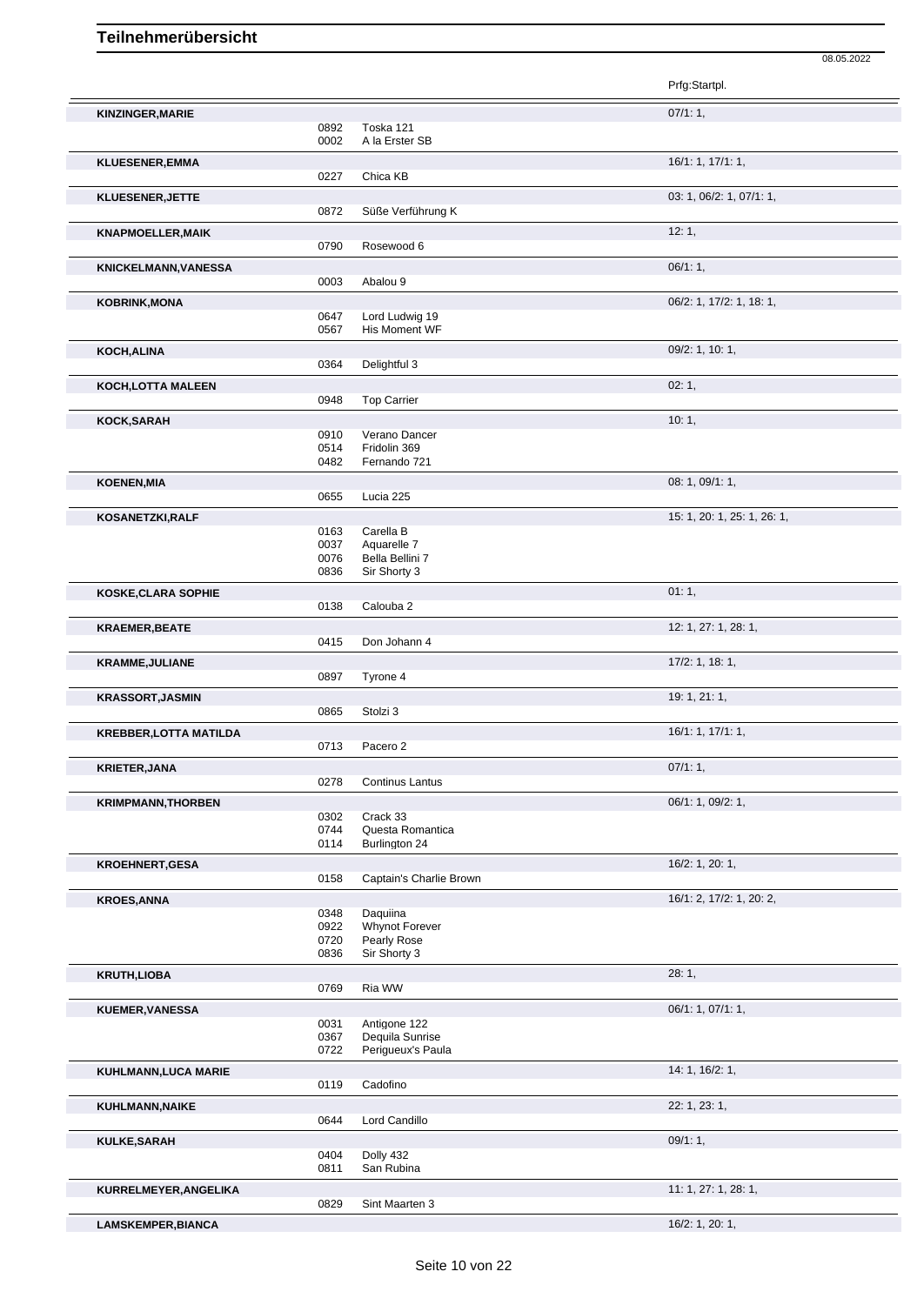Prfg:Startpl. 0618 Lennox Peak **LANDERMANN,LUCY ELISA** 06/2: 1, 17/2: 1, 0592 Koko Chanell 0640 Little Miss May 0674 Mary Poppins 88 **LANGENSTROTH,IDA** 17/2: 1, 0452 El Christobal **LATUSSEK,JANA** 03: 1, 06/1: 1, 07/1: 1, 0900 Valencia 128 **LAUKEMPER, VERA** 09/1: 1, 28: 1, 0277 Contigo 47 **LAUMEIER, HEDWIG** 09/2: 1, 28: 1, Prinz Poldi 18 **LECHTERMANN,NICOLE** 21: 1, 22: 1, 0129 Calimero 707<br>0285 Coopi'Lou 0285 Coopi'Lou<br>0614 Layla Ask Layla Ask **LEHNERT, ALICIA** 0679 Merano 193 Merano 193 **LEIMKUEHLER,MARINA** 06/1: 1, 16/2: 1, 21: 1, 0501 Florida 144<br>0531 Gentle 29 Gentle 29 **LEUKER, JANKA ELISABETH** 17/1: 1, 2004 Sally 779 Sally 779 **LEUSMANN,PETRA** 17/2: 2, 18: 2, 0439 Dschubajo<br>0781 Rock me T 0781 Rock me Today<br>0057 Ballaleica 3 Ballaleica 3 **LICHTENBERG,JOLINA** 24: 1, 26: 1, Call me Indoctra Z **LILIENBECKER,KIRA** 04: 1, 0071 Be Smilla 00071 Be Smilla 0071 Be Smilla **LIMBERG,SVENJA** 12: 1, Daijira SL **LINDSTEDT,LISA-CHRISTIN** 24: 2, 26: 1, 0631 Linnify 0032 Anton 664 **LINTULA,ANNIINA** 13: 2, 14: 2, 15: 1, 26: 1, 0774 Rio Grande 135<br>0140 Camalita L 0140 Camalita L<br>0217 Charlie L 3 0217 Charlie L 3<br>0349 Dargo L 0349 Dargo L<br>0018 All I wan 0018 All I want L<br>0134 Callao L 0134 Callao L<br>0271 Con Star 0271 Con Star L<br>0226 Chiavari L 0226 Chiavari L<br>0220 Chazam 2 0220 Chazam 2<br>0180 Casabland 0180 Casablanca L<br>0245 Clarienne 0245 Clarienne<br>0399 Dinozzo L 0399 Dinozzo L 3<br>0201 Catull 7 0201 Catull 7<br>0223 Chellci Chellci Orange L **LIPSMEIER,NINA** 06/1: 1, 16/2: 1, 0373 Destiny 274 **LOEBBE,BIRGER** 16/1: 1, 20: 1, 0934 Calle Cool 47 **LOECHTER,KATHARINA** 09/1: 1, 0575 Ich bin Johnny **LOERMANN,SABRINA** 11: 1, 12: 1, 0047 Babylon 26 **LOTZ,LAURA SOPHIE** 20: 1, 0622 Levita 19<br>0133 Call me S Call me Snow White **LUECKEMEYER,CORINNA** 21: 1, 23: 1, 0488 Finesse 367 **LUEKENS,JUDITH** 17/2: 1, 19: 1, 0207 Ceska<br>0037 Aquare 0037 Aquarelle 7<br>0076 Bella Bellini

08.05.2022

**LUELF,NINA** 03: 1, 06/1: 1,

Bella Bellini 7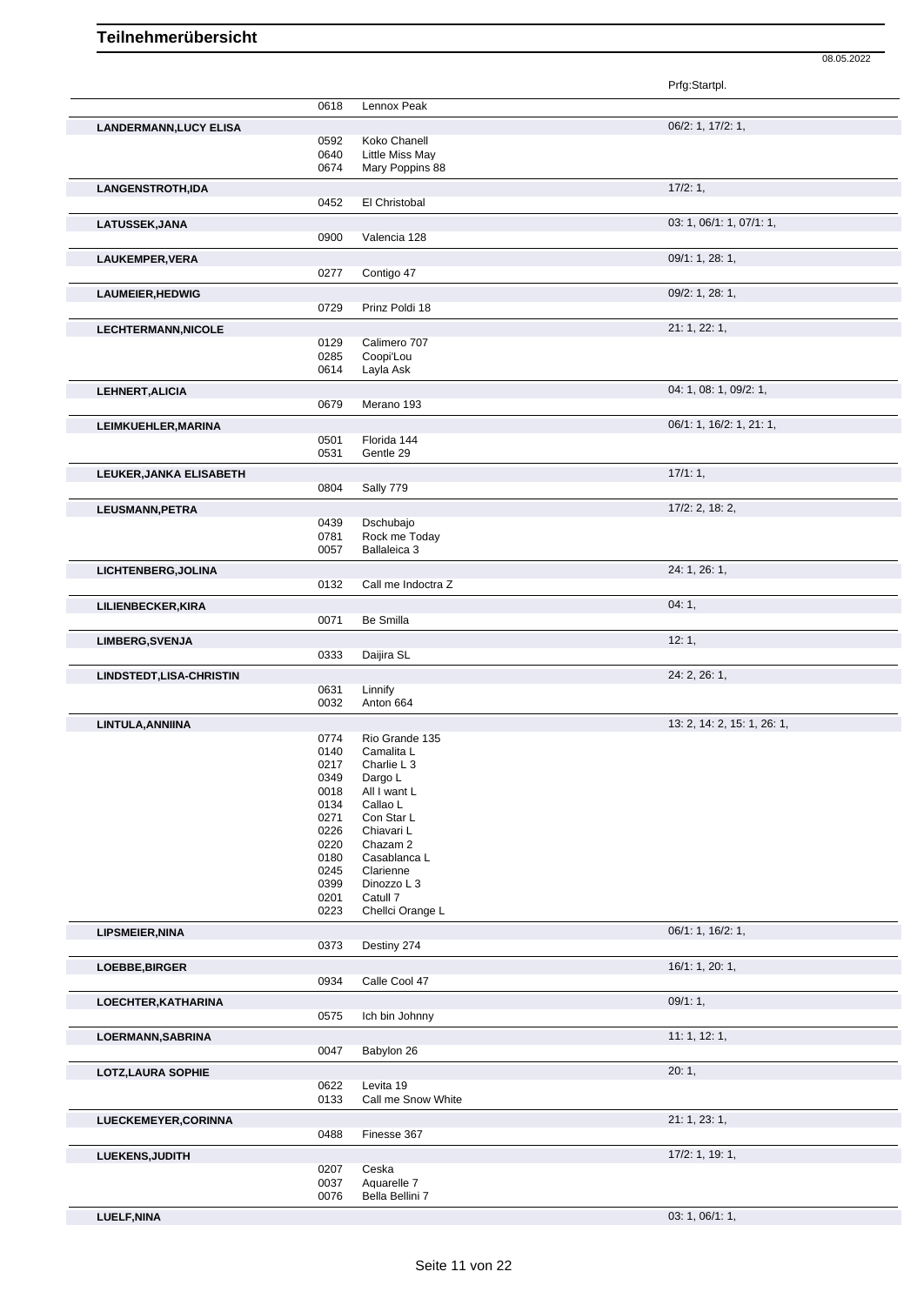|  | Teilnehmerübersicht |  |
|--|---------------------|--|
|  |                     |  |

Prfg:Startpl.

|                              | 0361 | Del Rey HW               |                                     |
|------------------------------|------|--------------------------|-------------------------------------|
|                              |      |                          |                                     |
| LUETH, ALEXANDRA             |      |                          | 20: 1, 23: 1, 24: 1, 26: 2,         |
|                              | 0690 | Navoca                   |                                     |
|                              | 0317 | Cunningham 2             |                                     |
|                              | 0783 | Rohmann HH               |                                     |
|                              | 0287 | Coradina 10              |                                     |
|                              | 0325 |                          |                                     |
|                              |      | Czwergy                  |                                     |
|                              | 0013 | <b>Aktions Moonlight</b> |                                     |
| <b>LUETKE HARMANN, GRETA</b> |      |                          | 06/2: 1, 07/1: 1, 16/1: 1, 17/1: 1, |
|                              |      |                          |                                     |
|                              | 0731 | Qicera                   |                                     |
| LUETKE HARMANN, REINHARD     |      |                          | 13: 2, 14: 2, 15: 3, 25: 2, 26: 2,  |
|                              |      |                          |                                     |
|                              | 0173 | Carlotta K 3             |                                     |
|                              | 0124 | Calaro 11                |                                     |
|                              | 0168 | Carlitos 12              |                                     |
|                              | 0176 | Carthenos                |                                     |
|                              | 0694 | Nexana                   |                                     |
|                              | 0199 | Cäthe Cool 3             |                                     |
|                              | 0304 | Cracker Jack S           |                                     |
|                              | 0609 | Lady Lakritz L           |                                     |
|                              |      |                          |                                     |
|                              | 0326 | D' Arcy                  |                                     |
|                              | 0799 | Sabrina 465              |                                     |
|                              | 0379 | Dialithos                |                                     |
|                              | 0538 | Goldberg's Glamour Queen |                                     |
|                              | 0291 | Coreo BS                 |                                     |
|                              | 0376 | Devjani                  |                                     |
|                              | 0711 | Orvin                    |                                     |
|                              |      |                          |                                     |
|                              | 0123 | Calandria BS             |                                     |
|                              | 0534 | Geraldine 199            |                                     |
|                              | 0120 | Caertino                 |                                     |
|                              | 0824 | Serafina 83              |                                     |
|                              | 0209 | Chacoon's As             |                                     |
|                              | 0260 | Coeur de Carl            |                                     |
|                              | 0697 | Nicola 37                |                                     |
|                              |      |                          |                                     |
|                              | 0696 | <b>Nico 1504</b>         |                                     |
|                              | 0256 | Coco Chanel 296          |                                     |
|                              | 0182 | Casalita 10              |                                     |
|                              | 0712 | Otares                   |                                     |
|                              | 0736 | Quarkbällchen 4          |                                     |
|                              | 0262 | Colani 78                |                                     |
|                              |      |                          |                                     |
|                              | 0015 | Alabama 75               |                                     |
|                              | 0558 | Happy Bay                |                                     |
|                              | 0033 | Anton D                  |                                     |
|                              |      |                          |                                     |
|                              |      |                          |                                     |
| LUSCHER, SOPHIA              |      |                          | 01: 1, 02: 1,                       |
|                              | 0828 | Silvi 15                 |                                     |
|                              |      |                          |                                     |
| <b>MATENAR, JASMIN</b>       |      |                          | 13: 1, 14: 1,                       |
|                              | 0140 | Camalita L               |                                     |
|                              | 0217 | Charlie L 3              |                                     |
|                              | 0349 | Dargo L                  |                                     |
|                              | 0271 | Con Star L               |                                     |
|                              | 0226 | Chiavari L               |                                     |
|                              |      |                          |                                     |
|                              | 0201 | Catull 7                 |                                     |
| <b>MAU, KATHARINA</b>        |      |                          | 22: 1, 23: 1,                       |
|                              |      |                          |                                     |
|                              | 0604 | Labanta                  |                                     |
| <b>MEININGHAUS, ALINA</b>    |      |                          | 01:1,                               |
|                              | 0661 | Luis 39                  |                                     |
|                              |      |                          |                                     |
| <b>MERTENS, AALIYAH</b>      |      |                          | 06/2:1,                             |
|                              | 0587 | Keep Cool O              |                                     |
|                              |      |                          |                                     |
| <b>MERTENS, MELINA</b>       |      |                          | 19: 1, 21: 1,                       |
|                              | 0637 | Little Joe 283           |                                     |
|                              |      |                          |                                     |
|                              | 0112 | Buena Chica              |                                     |
|                              | 0286 | Corabell 4               |                                     |
| <b>MEWIS, SIMON</b>          |      |                          | 09/2:1,                             |
|                              |      |                          |                                     |
|                              | 0356 | Dear best Friend         |                                     |
|                              | 0024 | Amperia StG              |                                     |
|                              |      |                          | 02: 1, 06/2: 1, 07/1: 1,            |
| <b>MEWIS, VERA</b>           |      |                          |                                     |
|                              | 0149 | Canturo 6                |                                     |
|                              | 0024 | Amperia StG              |                                     |
|                              | 0578 | Instyle M                |                                     |
|                              |      |                          |                                     |
| <b>MEYER, MELINA</b>         |      |                          | 06/2:1,                             |
|                              | 0741 | Quentchen 6              |                                     |
|                              |      |                          |                                     |
| MICHEEL, SOPHIA              |      |                          | 09/2:1,                             |
|                              | 0843 | Skyline K3               |                                     |
|                              |      |                          |                                     |
| <b>MICHLER, PAULINA</b>      |      |                          | 14: 1, 15: 1,                       |
|                              | 0928 | Zola Fox SB              |                                     |
| <b>MIELE, VIVIEN</b>         |      |                          | 06/2: 1, 16/1: 1,                   |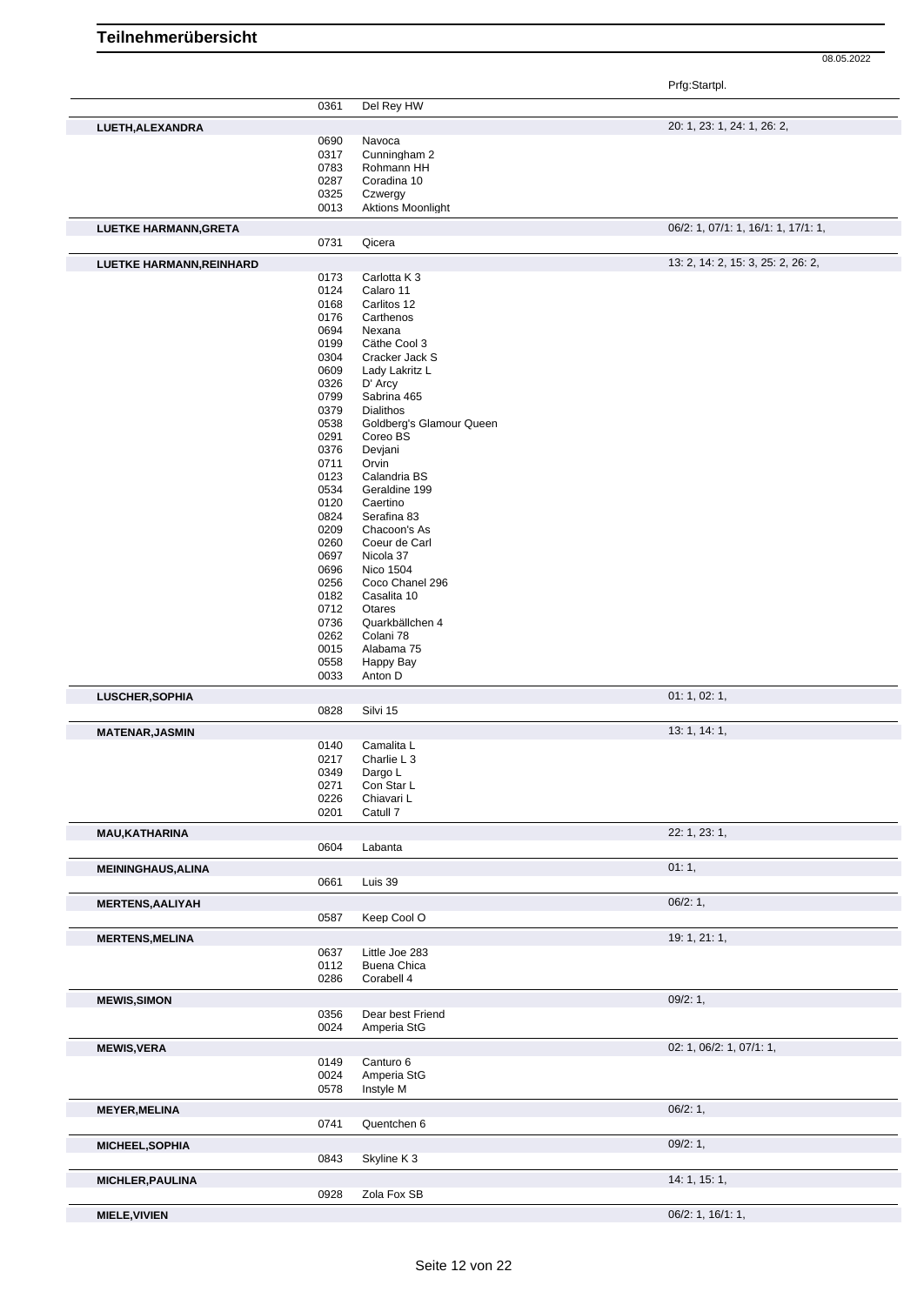|                                  |              |                                    | Prfg:Startpl.            |
|----------------------------------|--------------|------------------------------------|--------------------------|
|                                  | 0755         | Racy Attention                     |                          |
|                                  | 0178         | Cary 4                             |                          |
| MISCHOK-KUEHNE,CARINA            |              |                                    | 09/1: 1, 10: 1,          |
|                                  | 0418         | Don Winero                         |                          |
|                                  |              |                                    |                          |
| <b>MODDEMANN, BERND</b>          |              |                                    | 18:1,                    |
|                                  | 0698<br>0012 | Nicolino 11<br>Akira SP WE         |                          |
|                                  | 0266         | Comanche M                         |                          |
|                                  | 0895         | Trianon Du Rozel                   |                          |
|                                  |              |                                    |                          |
| MODDEMANN, CHARLOTTE             |              |                                    | $17/2$ : 2, 18: 1,       |
|                                  | 0698         | Nicolino 11                        |                          |
|                                  | 0012<br>0266 | Akira SP WE<br>Comanche M          |                          |
|                                  | 0895         | Trianon Du Rozel                   |                          |
|                                  |              |                                    |                          |
| <b>MOEHL, MAJA</b>               |              |                                    | 11:1,                    |
|                                  | 0431         | Dos Barrios                        |                          |
| <b>MOEHL, MERLE</b>              |              |                                    | 02:1,                    |
|                                  | 0431         | Dos Barrios                        |                          |
| <b>MOELLENHOFF, CHIARA</b>       |              |                                    | 17/2:1,                  |
|                                  | 0066         | <b>Bandito Bo</b>                  |                          |
|                                  | 0314         | Cuan Na Grai                       |                          |
|                                  |              |                                    |                          |
| <b>MOELLENHOFF, LAURA MARLEN</b> |              |                                    | 16/2:1,                  |
|                                  | 0059         | Balou B 4                          |                          |
|                                  | 0044         | Aviva de Luxe                      |                          |
| <b>MOELLER, CONSTANZE</b>        |              |                                    | 05:1,                    |
|                                  | 0850         | Son'ne Süße                        |                          |
|                                  | 0777         | Riverdance of Joy                  |                          |
|                                  | 0612         | Laurin 145                         |                          |
|                                  | 0393         | Dilana 17                          |                          |
|                                  | 0337         | Dana 461                           |                          |
|                                  | 0548<br>0043 | Grace Deluxe M<br>Astoria F.A.H.B. |                          |
|                                  | 0848         | Solveigh 16                        |                          |
|                                  |              |                                    |                          |
| <b>MOELLER, TILL</b>             |              |                                    | 20: 1, 24: 2,            |
|                                  | 0588<br>0238 | Keep it Blue<br>Christelle 3       |                          |
|                                  | 0831         | Sir Holling                        |                          |
|                                  | 0437         | Dream of Holling                   |                          |
|                                  | 0641         | Liverpool 66                       |                          |
|                                  |              |                                    |                          |
| MOELLMANN, ANNA-LENA             |              |                                    | 22: 2, 25: 2,            |
|                                  | 0165<br>0784 | Carla Culunda<br>Romance for you   |                          |
|                                  | 0267         | Coming soon 10                     |                          |
|                                  | 0316         | Cuella de Ville                    |                          |
|                                  |              |                                    |                          |
| <b>MOELLMANN, JANA-SOPHIE</b>    |              |                                    | 11:1, 12:1,              |
|                                  | 0165<br>0784 | Carla Culunda                      |                          |
|                                  | 0267         | Romance for you<br>Coming soon 10  |                          |
|                                  | 0316         | Cuella de Ville                    |                          |
|                                  |              |                                    |                          |
| <b>MOELLMANN, NINA</b>           |              |                                    | 20: 1, 22: 1,            |
|                                  | 0283         | Cooper W                           |                          |
| <b>MOELLMANN, SIMON</b>          |              |                                    | 09/2: 1, 10: 1,          |
|                                  | 0797         | Ruby Tuesday 79                    |                          |
| MUELLER, BEEKE                   |              |                                    | $17/2$ : 1, 18: 1,       |
|                                  | 0087         | Betsy Blu                          |                          |
|                                  |              |                                    |                          |
| <b>MUELLER, CORINNA</b>          |              |                                    | 13:1,                    |
|                                  | 0422         | Donna Di Valore                    |                          |
|                                  | 0320         | <b>Cute Grey</b>                   |                          |
| <b>MUELLER, DANA SOPHIE</b>      |              |                                    | 09/1:1,                  |
|                                  | 0863         | Sternzauber 3                      |                          |
| MUELLER, JOHANNA                 |              |                                    | 09/2: 1,                 |
|                                  | 0046         | <b>B'Elanna Torres 2</b>           |                          |
|                                  | 0472         | Feenstaub                          |                          |
|                                  |              |                                    |                          |
| MUELLER-SCHWERT, ANNA            |              |                                    | 19: 1, 21: 1, 24: 1,     |
|                                  | 0922         | Whynot Forever                     |                          |
| <b>MUHR, CHRISTIANE</b>          |              |                                    | 06/1: 1, 07/1: 1, 08: 1, |
|                                  | 0718         | Pasco Paul                         |                          |
|                                  | 0113         | <b>Bukephalos S</b>                |                          |
| NACHTIGAELLER, GRIT              |              |                                    | 09/1:1,                  |
|                                  | 0064         | Balvenie 4                         |                          |
|                                  | 0845         | Smeralda 6                         |                          |
| NAWROT, SABRINA                  |              |                                    | 11: 1, 28: 1,            |
|                                  |              |                                    |                          |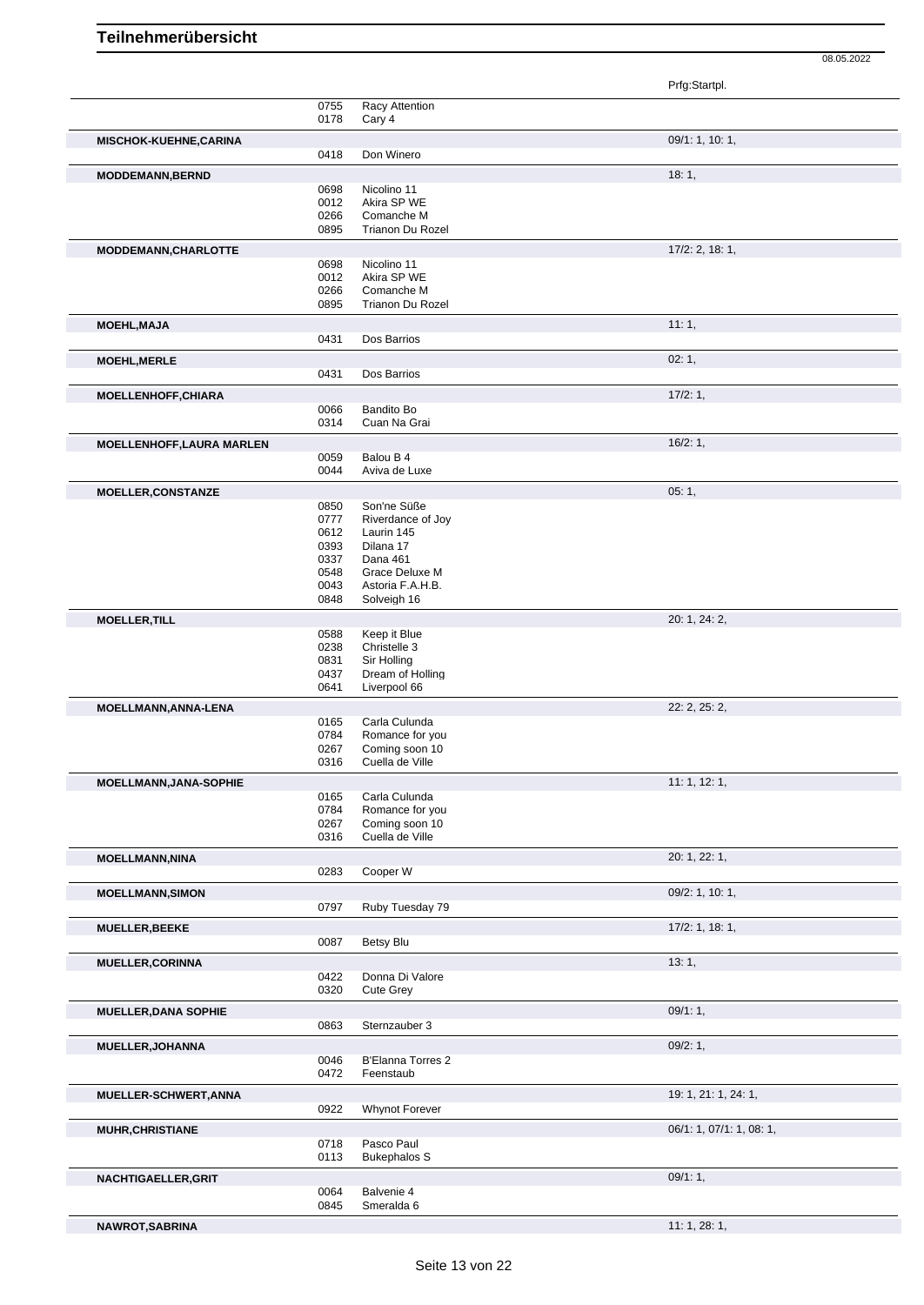|                               |              |                                         | Prfg:Startpl.                       |
|-------------------------------|--------------|-----------------------------------------|-------------------------------------|
|                               | 0280         | Cool Blue Eyes                          |                                     |
|                               | 0476         | Feiner Fürst 5                          |                                     |
|                               | 0181         | Casalino F                              |                                     |
| <b>NEUTAG,LEONIE</b>          |              |                                         | 21: 1, 23: 1,                       |
|                               | 0549         | <b>Grand Donna</b>                      |                                     |
|                               |              |                                         |                                     |
| NIEMAND, STEFANIE             |              |                                         | 16/2:1,                             |
|                               | 0298         | Cosmo M 93                              |                                     |
| <b>NIEMANN, NICOLE</b>        |              |                                         | 16/2: 1, 17/1: 1,                   |
|                               | 0480         | Felina 176                              |                                     |
|                               |              |                                         |                                     |
| NIENKEMPER, DOROTHEE          |              |                                         | 06/1:1,                             |
|                               | 0486         | Fiffikus LB                             |                                     |
| NIKELEWSKI-WILDE, ERIKA       |              |                                         | 08:1,                               |
|                               | 0035         | Apachenator                             |                                     |
|                               |              |                                         | 16/2:2,                             |
| NORDHOFF, NICOLE              | 0757         | Ramina SE                               |                                     |
|                               | 0221         | Checky bay roan                         |                                     |
|                               | 0078         | <b>Bella Kiri</b>                       |                                     |
|                               |              |                                         |                                     |
| <b>OELKRUG, HEIKE</b>         |              |                                         | 06/1: 1, 07/2: 1, 16/2: 2, 17/2: 2, |
|                               | 0546         | Good Looking Goofy                      |                                     |
|                               | 0142         | Camaro N                                |                                     |
|                               | 0194         | Cassy Deluxe                            |                                     |
|                               | 0584         | Kampari 10                              |                                     |
| OELKRUG, JENNIFER             |              |                                         | 16/2: 2, 17/2: 2, 18: 1,            |
|                               | 0546         | Good Looking Goofy                      |                                     |
|                               | 0142         | Camaro N                                |                                     |
|                               | 0194         | Cassy Deluxe                            |                                     |
|                               | 0584         | Kampari 10                              |                                     |
| <b>OSTERKEMPER,LISA-MARIE</b> |              |                                         | 21: 1, 25: 1,                       |
|                               | 0163         | Carella B                               |                                     |
|                               | 0145         | Campino Marc                            |                                     |
|                               | 0854         | Spacegirl RC                            |                                     |
|                               |              |                                         |                                     |
| OSTERMANN, KATJA              |              |                                         | 06/2: 1, 07/2: 1, 08: 1,            |
|                               | 0610         | Lady Lou 134                            |                                     |
| <b>OSTHOLT, WILMA</b>         |              |                                         | 07/1: 1, 16/1: 2,                   |
|                               | 0305         | Cracks Chica VO                         |                                     |
|                               | 0581         | Its Time Out                            |                                     |
| OTTE-WIESE, KLAUS             |              |                                         | 24: 2, 25: 2, 26: 1,                |
|                               | 0739         | Queen Magic                             |                                     |
|                               | 0189         | Cashmire 4                              |                                     |
|                               | 0866         | Stuart 38                               |                                     |
|                               | 0258         | Coco Magic                              |                                     |
|                               | 0557         | Hanuta IK                               |                                     |
|                               | 0324         | Czafira                                 |                                     |
|                               | 0148         | Cantano 32                              |                                     |
|                               | 0213         | Chapman's Peak 4                        |                                     |
|                               | 0855         | Spinelly                                |                                     |
|                               | 0607         | Lady Dorincourt                         |                                     |
|                               | 0901         | Valento 17                              |                                     |
|                               | 0847<br>0435 | Solo F. Damgaard<br>Doutremer du Mesnil |                                     |
|                               |              |                                         |                                     |
| PAKE, NINA                    |              |                                         | 06/1: 1, 28: 1,                     |
|                               | 0091         | Biscaya 53                              |                                     |
|                               | 0053         | Baileys 116                             |                                     |
| <b>PANDER, MELISSA</b>        |              |                                         | 03:1, 11:1,                         |
|                               | 0870         | Summer Flash R                          |                                     |
|                               | 0657         | Lucky Luck 26                           |                                     |
|                               |              |                                         | 16/1: 2, 17/1: 1,                   |
| PAPENFUSS, LENJA              | 0751         | Quintessenz AD                          |                                     |
|                               | 0683         | Miss Malu 3                             |                                     |
|                               |              |                                         |                                     |
| PAULI, LINA                   |              |                                         | 03: 1, 06/1: 1, 07/2: 1,            |
|                               | 0543         | Goldino D                               |                                     |
| <b>PAWLAK,LEA</b>             |              |                                         | 16/2: 1, 20: 1,                     |
|                               | 0629         | Lillyfee 47                             |                                     |
|                               |              |                                         |                                     |
| PEICK, CHRISTINE              |              |                                         | 09/1:1,                             |
|                               | 0219         | Charmeur 430                            |                                     |
| PEITZMEIER, LUISA             |              |                                         | 09/1:1,                             |
|                               | 0742         | Quentin R                               |                                     |
|                               |              |                                         |                                     |
| <b>PETERS, HEIKE</b>          |              |                                         | 09/2:1,                             |
|                               |              |                                         |                                     |
|                               | 0229         | Chicara 4                               |                                     |
| <b>PIONTEK, LENA</b>          |              |                                         | 09/1:1,                             |

08.05.2022

Hayo 5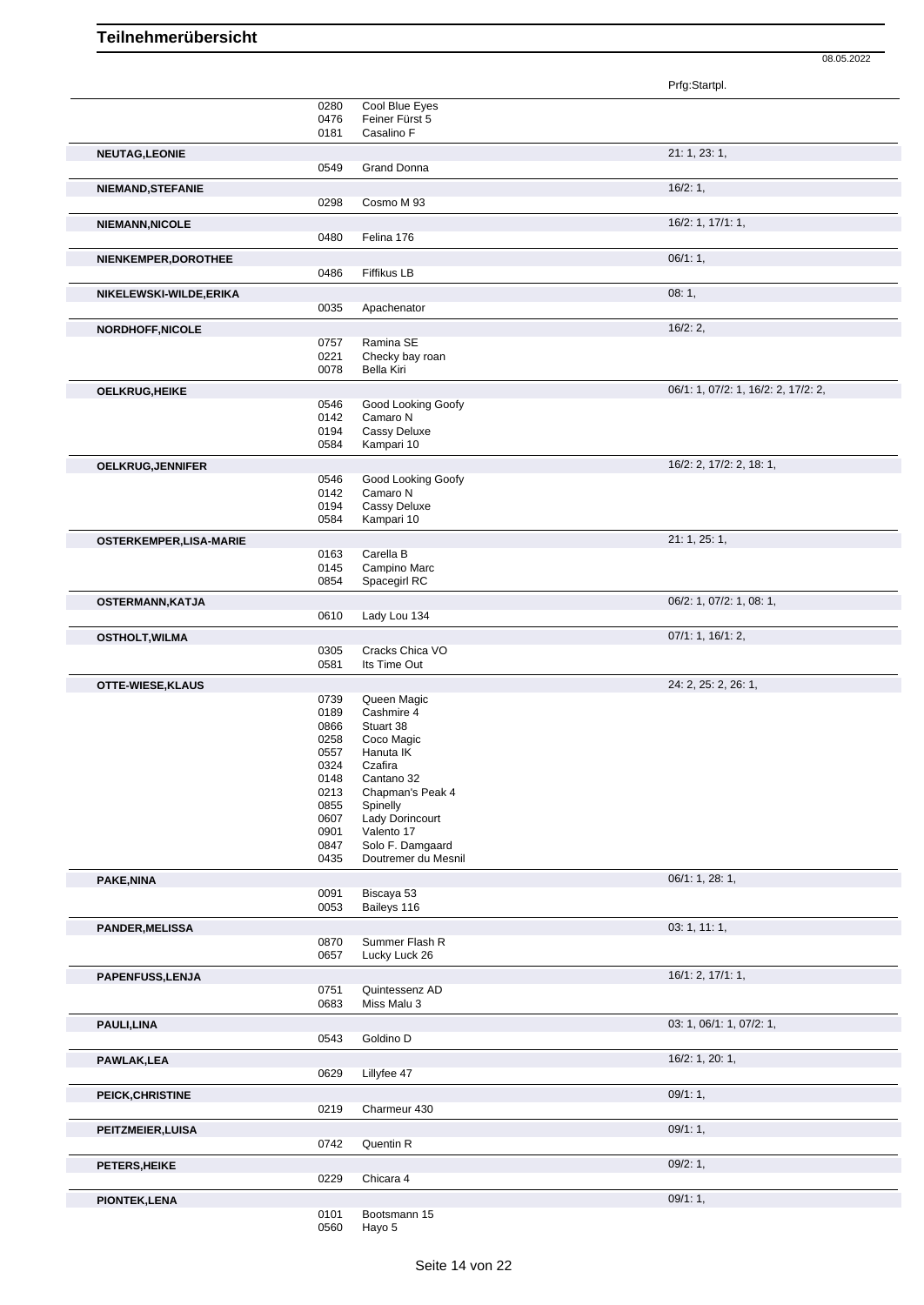|                               |              |                                | Prfg:Startpl.           |
|-------------------------------|--------------|--------------------------------|-------------------------|
| <b>PLAASS,LEA</b>             |              |                                | 01:1,                   |
|                               | 0754         | Rachel 66                      |                         |
|                               | 0130         | Calisto Blue B                 |                         |
| PLAASS-BIRWE, DAJANA          |              |                                | 24: 1, 26: 1,           |
|                               | 0754<br>0130 | Rachel 66<br>Calisto Blue B    |                         |
|                               | 0151         | Captain Cola P                 |                         |
| PLUEMPE, CHANTAL              |              |                                | 09/1:1,                 |
|                               | 0740         | Queeny 86                      |                         |
| PLUEMPE, MICHELLE             |              |                                | 03:1,                   |
|                               | 0669         | Maja 1053                      |                         |
| POEPSEL, LARA                 |              |                                | 24:1,                   |
|                               | 0738         | Quax 49                        |                         |
| POST, INES                    |              |                                | 09/2: 1, 28: 1,         |
|                               | 0377         | Dexter P                       |                         |
| PRADELSKI, SASKIA             |              |                                | 07/2:1,                 |
|                               | 0197         | Catch a Smile SB               |                         |
| <b>PUENING, DOERTE</b>        | 0951         | Smells like Teen Spirit        | 06/1:1,                 |
|                               |              |                                |                         |
| <b>PUZICHA, JESSICA</b>       | 0913         | Vienna 107                     | 06/1:1,                 |
|                               |              |                                | 07/1: 1, 08: 1,         |
| <b>QUABECK, DEIKE</b>         | 0398         | Dinkel 3                       |                         |
|                               | 0387         | Die die immer Lacht            |                         |
| RADKE, FABIAN                 |              |                                | 20:1,                   |
|                               | 0150         | Caprisonne 10                  |                         |
| <b>RADKE,LISANNE</b>          |              |                                | 16/1: 1, 20: 1,         |
|                               | 0150<br>0556 | Caprisonne 10<br>Hakos Lisbeth |                         |
|                               |              |                                | 08:1,                   |
| RAGUSE, DOROTHEA              | 0523         | Fürst Fridolin 7               |                         |
| RAGUSE, JOACHIM               |              |                                | 16/2:1,                 |
|                               | 0639         | Little Lothar                  |                         |
| RAKOSKI-GRIEBENOW, THEREZIA M |              |                                | 11:1,                   |
|                               | 0732         | <b>Quality First</b>           |                         |
| RECKERS, JULIET               |              |                                | 14: 1, 15: 1,           |
|                               | 0630         | Limnad van de Hertoghoeve Z    |                         |
| <b>RECKMANN,LILLI</b>         |              |                                | 02:1,                   |
|                               | 0750         | Quintana W                     |                         |
| REGTMEIER, ARWEN LAVINIA      |              |                                | 06/2: 1, 07/2: 1,       |
|                               | 0802         | SAJA Lennox                    |                         |
| <b>REHER, LYNN</b>            |              |                                | 28:1,                   |
|                               | 0941         | Lizzy 94                       |                         |
| REINERT, FRANZISKA            | 0117         | Ca Los H                       | 16/2: 1, 17/2: 1,       |
|                               |              |                                | 09/1: 1, 10: 1, 11: 1,  |
| <b>REMINGHORST, RUDOLF</b>    | 0634         | Lionel 57                      |                         |
| <b>RENVERT, LENI</b>          |              |                                | $07/2$ : 1, 08: 1,      |
|                               | 0852         | Sotschi 15                     |                         |
| <b>RICHTER, GABRIELE</b>      |              |                                | 07/1: 1, 09/1: 1,       |
|                               | 0601         | La Luna SP                     |                         |
| <b>RIEMEN, EMILIE</b>         |              |                                | 09/1:1,                 |
|                               | 0704         | Norbert 67                     |                         |
| <b>RISSE, MAIKE</b>           |              |                                | 03:1,                   |
|                               | 0389         | Die Eine 6                     |                         |
| ROETTGER, ALICIA              |              |                                | 09/1:1,                 |
|                               | 0682         | Milli Royal                    |                         |
| <b>ROETTGER, MAREN</b>        | 0580         | Ironsina 2                     | $16/2$ : 1, $17/1$ : 1, |
|                               |              |                                |                         |
| <b>ROSE, ALINA</b>            | 0026         | Andorra la velle               | 09/2: 1, 10: 1, 28: 1,  |
|                               | 0495         | <b>Fleur Dansante</b>          |                         |
| ROTTMANN, ZILIA MARIA         |              |                                | 05:1,                   |
|                               | 0423         | Donna Nera 3                   |                         |
| <b>RUCK,UWE</b>               |              |                                | 04: 1, 05: 1,           |
|                               | 0100         | Bonito L                       |                         |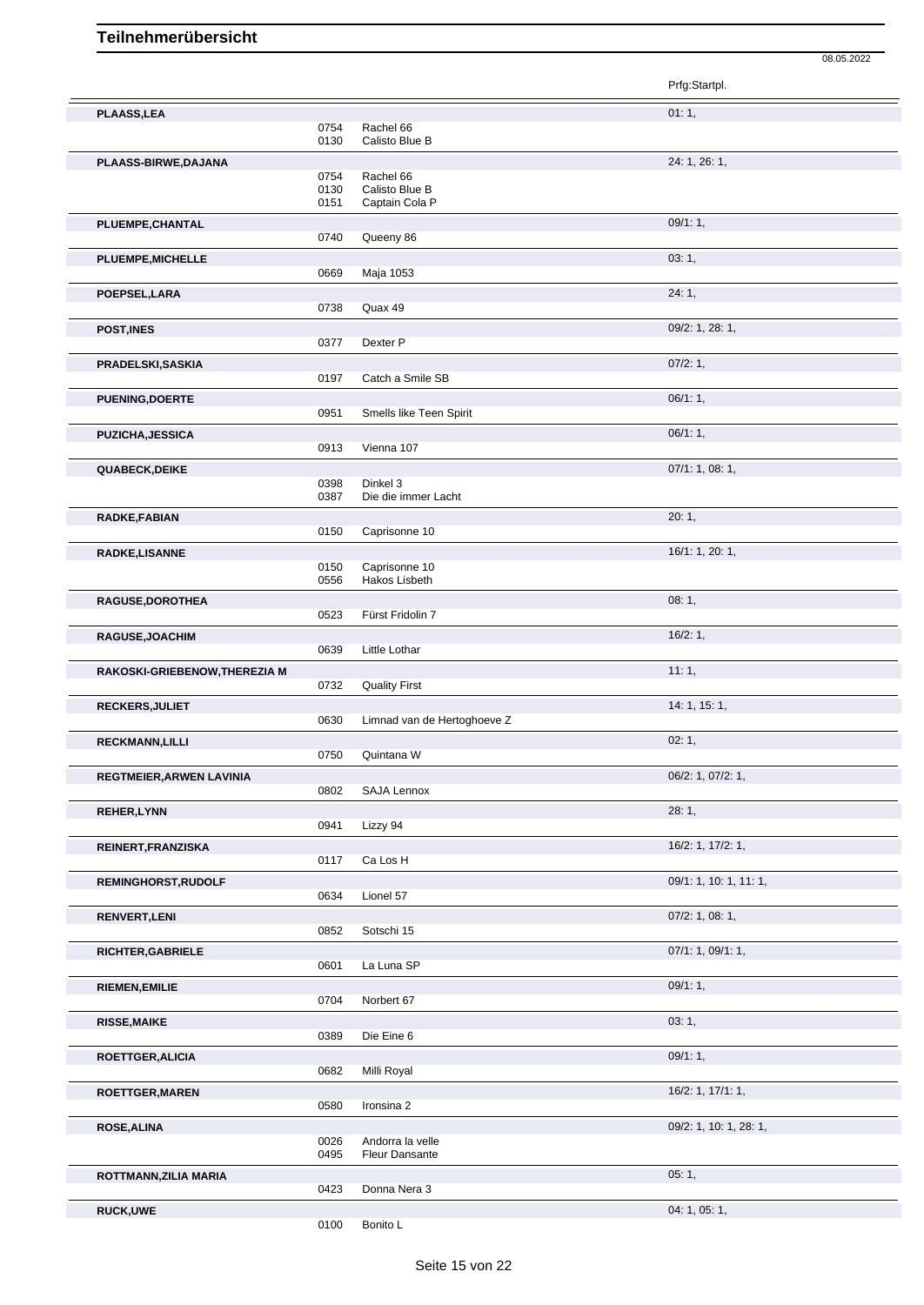|                                    |      |                       | Prfg:Startpl.                        |  |
|------------------------------------|------|-----------------------|--------------------------------------|--|
|                                    | 0395 | Dimanche R            |                                      |  |
|                                    | 0411 | Don Darcy             |                                      |  |
|                                    | 0906 | Vancouver 76          |                                      |  |
|                                    |      |                       |                                      |  |
| RUEHL, RONJA                       |      |                       | 19: 1, 21: 1,                        |  |
|                                    | 0263 | Colorado 249          |                                      |  |
| RUSCHE, SABRINA                    |      |                       | 25: 2, 26: 2,                        |  |
|                                    | 0212 | Chanel LH             |                                      |  |
|                                    | 0022 | Amazing V             |                                      |  |
|                                    | 0638 | Little Lilli 3        |                                      |  |
|                                    | 0413 | Don Diacantos         |                                      |  |
| <b>SAAMEN, SINAH</b>               |      |                       | 28:1,                                |  |
|                                    | 0050 | Baghira 98            |                                      |  |
|                                    |      |                       |                                      |  |
| SANDMANN, MIA                      |      |                       | 16/1: 1, 18: 1, 20: 1,               |  |
|                                    | 0385 | Dibavero              |                                      |  |
|                                    | 0183 | Cascada 105           |                                      |  |
| SAUERLAND, NIKOLA                  |      |                       | 24: 1, 25: 1,                        |  |
|                                    | 0460 | Ever Enjoy GL         |                                      |  |
|                                    |      |                       |                                      |  |
| <b>SCHAEFER, LENA</b>              |      |                       | 16/2:1,                              |  |
|                                    | 0751 | Quintessenz AD        |                                      |  |
| <b>SCHAPMANN,LARA</b>              |      |                       | 08: 1, 20: 1,                        |  |
|                                    | 0743 | Quessida              |                                      |  |
|                                    | 0159 | Captain's Coco        |                                      |  |
|                                    |      |                       | 16/1: 1, 17/1: 1,                    |  |
| <b>SCHARBAUM, FRIEDA</b>           | 0232 | Chilly 24             |                                      |  |
|                                    |      |                       |                                      |  |
| SCHARFFETTER, LOTTA                |      |                       | 17/2: 2, 18: 2, 24: 2, 25: 1, 26: 1, |  |
|                                    | 0896 | Tribute               |                                      |  |
|                                    | 0528 | <b>Fusion Energy</b>  |                                      |  |
|                                    | 0570 | Holy - Moly           |                                      |  |
|                                    | 0247 | Classic Canberra      |                                      |  |
|                                    | 0237 | Christallkönigin K    |                                      |  |
|                                    | 0095 | <b>Blue Water S</b>   |                                      |  |
|                                    | 0097 | Bombays Bellini S     |                                      |  |
| <b>SCHARFFETTER, MARK</b>          |      |                       | 24: 1, 25: 1,                        |  |
|                                    | 0528 | <b>Fusion Energy</b>  |                                      |  |
|                                    | 0570 | Holy - Moly           |                                      |  |
|                                    | 0247 | Classic Canberra      |                                      |  |
|                                    | 0237 | Christallkönigin K    |                                      |  |
| <b>SCHARMANN, JANINE</b>           |      |                       | 09/2: 2, 28: 1,                      |  |
|                                    | 0346 | Dante's Voyage        |                                      |  |
|                                    | 0835 | Sir Rubi              |                                      |  |
|                                    |      |                       | 16/2:1,                              |  |
| <b>SCHARTENBERG, CHRISTIN</b>      | 0126 | California Sunshine 8 |                                      |  |
|                                    |      |                       |                                      |  |
| <b>SCHAUER, ANJA</b>               |      |                       | 11:1,                                |  |
|                                    | 0041 | Arthurius 3           |                                      |  |
| <b>SCHELL, CHRISTINA</b>           |      |                       | 03: 1, 06/1: 1,                      |  |
|                                    | 0576 | Inschello 12          |                                      |  |
|                                    | 0594 | Korona 43             |                                      |  |
|                                    |      |                       |                                      |  |
| <b>SCHEMMANN, MANUELA</b>          |      |                       |                                      |  |
|                                    |      |                       | 16/2: 1, 17/2: 1, 19: 1,             |  |
|                                    | 0252 | Cliro                 |                                      |  |
|                                    | 0088 | <b>Biene Royal</b>    |                                      |  |
|                                    |      |                       |                                      |  |
| <b>SCHERNECK, ROBERTO</b>          |      |                       | 16/2:1,                              |  |
|                                    | 0306 | Cracks Hera           |                                      |  |
|                                    | 0581 | Its Time Out          |                                      |  |
| <b>SCHLEDDE, RAMONA</b>            |      |                       | 06/1: 1, 07/1: 1, 17/1: 1, 18: 1,    |  |
|                                    | 0572 | Hulk 4                |                                      |  |
|                                    | 0842 | <b>Sky 223</b>        |                                      |  |
| <b>SCHLENK, PAULA</b>              |      |                       | 02:1,                                |  |
|                                    | 0765 | Relaks                |                                      |  |
|                                    |      |                       |                                      |  |
| <b>SCHLIENKAMP,TINA</b>            |      |                       | 22:1,                                |  |
|                                    | 0168 | Carlitos 12           |                                      |  |
|                                    | 0171 | Carlos 769            |                                      |  |
|                                    | 0304 | Cracker Jack S        |                                      |  |
| <b>SCHLIEPER, LISANNE</b>          |      |                       | 16/1: 1, 17/2: 1,                    |  |
|                                    | 0599 | La Diablesse          |                                      |  |
|                                    | 0008 | Aemy 7                |                                      |  |
|                                    |      |                       |                                      |  |
| <b>SCHLOEMER, ISABELL</b>          |      |                       | 06/1:1,                              |  |
|                                    | 0803 | Salina la Santa       |                                      |  |
| <b>SCHLOTMANN, LIRIEL CHRISTIN</b> |      |                       | 21: 1, 22: 1,                        |  |
|                                    | 0620 | Letitia 14            |                                      |  |
| <b>SCHLUETER, ANNA</b>             |      |                       | 08: 1, 16/2: 1,                      |  |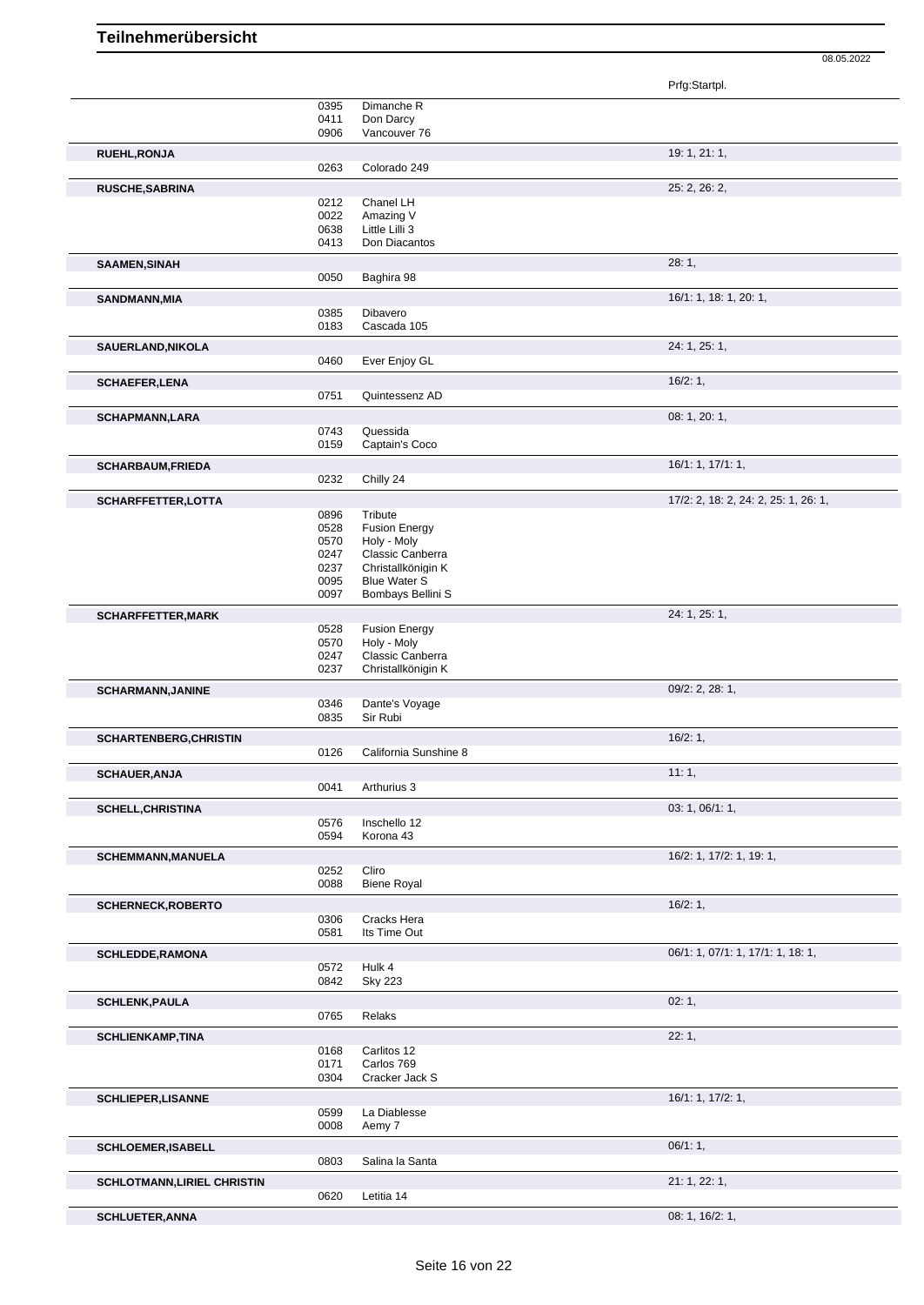|                                   |              |                                  | Prfg:Startpl.                            |
|-----------------------------------|--------------|----------------------------------|------------------------------------------|
|                                   | 0686         | Nabucco R.O.                     |                                          |
| <b>SCHMITZ, KATHARINA</b>         |              |                                  | 06/1:1,                                  |
|                                   | 0519         | Fritz von Nymphenburg M          |                                          |
| <b>SCHNEIDER, DANIELA</b>         |              |                                  | 14:2,                                    |
|                                   | 0147<br>0038 | Canoso 5<br>Ariella 47           |                                          |
|                                   |              |                                  |                                          |
| SCHNEIDER, LEA-SOPHIE             | 0402         | Do it 38                         | 01: 1, 16/1: 1,                          |
|                                   |              |                                  | 02: 1, 17/1: 1,                          |
| <b>SCHONEFELD,LISA</b>            | 0592         | Koko Chanell                     |                                          |
|                                   | 0466         | Fairytale 92                     |                                          |
| <b>SCHOUWSTRA, JETTE</b>          |              |                                  | 06/2: 1, 07/2: 1, 16/1: 1,               |
|                                   | 0885         | Tobi 98                          |                                          |
| <b>SCHROEDER, PAULA</b>           |              |                                  | 12:1,                                    |
|                                   | 0447         | E'Darling B                      |                                          |
| <b>SCHROEER, PETRA</b>            |              |                                  | 08: 1, 17/1: 1,                          |
|                                   | 0368<br>0331 | Der Dieter 4<br>Daddy Cool 61    |                                          |
|                                   |              |                                  |                                          |
| <b>SCHUEPMANN, VERENA</b>         | 0284         | Coopers Rock                     | 10: 1, 28: 1,                            |
|                                   |              |                                  |                                          |
| <b>SCHUERMANN, KATHRIN</b>        | 0451         | Ein Glück S                      | 04: 1, 05: 1,                            |
|                                   | 0094         | <b>Blickvang S</b>               |                                          |
| <b>SCHULT, ANNE</b>               |              |                                  | 22: 1, 25: 1,                            |
|                                   | 0257         | Coco GD                          |                                          |
|                                   | 0763         | Rebella 15                       |                                          |
|                                   | 0623         | Liberty GD                       |                                          |
| <b>SCHULTE, KAI</b>               | 0718         | Pasco Paul                       | 06/1: 1, 07/2: 1, 08: 1,                 |
|                                   | 0569         | Holly B                          |                                          |
|                                   | 0825         | Sergeant Singh                   |                                          |
|                                   | 0113         | <b>Bukephalos S</b>              |                                          |
| <b>SCHULTE, LISA-MARIE</b>        |              |                                  | 07/1: 2, 08: 1,                          |
|                                   | 0798<br>0342 | <b>Rusty Rocket</b><br>Dane Cook |                                          |
|                                   | 0311         | Crispy Crumble 2                 |                                          |
| SCHULZE BALHORN, KATHARINA        |              |                                  | 03: 1, 06/1: 1, 16/2: 1, 17/1: 1, 22: 1, |
|                                   |              |                                  | 23:1,                                    |
|                                   | 0892<br>0562 | Toska 121<br>Henriette B         |                                          |
|                                   | 0002         | A la Erster SB                   |                                          |
|                                   | 0127         | California's Girl                |                                          |
|                                   | 0752<br>0007 | Quintus 195<br>Action 71         |                                          |
| <b>SCHULZE BECKENDORF, SABINE</b> |              |                                  | 28:1,                                    |
|                                   | 0749         | Quinie 3                         |                                          |
| <b>SCHULZE GEIPING, RENA</b>      |              |                                  | 06/2: 1, 07/1: 1,                        |
|                                   | 0800         | Sacre Fleur 11                   |                                          |
| <b>SCHULZE PELLENGAHR, FLORA</b>  |              |                                  | 06/2: 1, 07/2: 1, 08: 1,                 |
|                                   | 0911         | Very Happy 4                     |                                          |
| <b>SCHULZE VELS, THOMAS</b>       |              |                                  | 22: 1, 23: 1, 24: 1,                     |
|                                   | 0894         | Toulouse SV                      |                                          |
| <b>SCHULZE ZURALST, ANNA</b>      |              |                                  | 22: 1, 23: 1,                            |
|                                   | 0378         | Dia Cornada                      |                                          |
| SCHUMACHER, MAGDALENA             |              |                                  | 11:1,                                    |
|                                   | 0902         | Valido's Black Pearl G           |                                          |
|                                   | 0904         | Valido's Grey Star G             |                                          |
| <b>SCHUSTER, FRANZISKA</b>        |              |                                  | 08:1,                                    |
|                                   | 0869         | Suleiken 4                       |                                          |
| <b>SCHWERT, LAURA</b>             |              |                                  | 21: 1, 23: 1,                            |
|                                   | 0246<br>0473 | Clark Gable 4<br>Fein Cera S     |                                          |
|                                   |              |                                  |                                          |
| <b>SCHWERT, LENA</b>              | 0208         | Chaconteur                       | 02: 1, 07/1: 1, 08: 1,                   |
|                                   | 0797         | Ruby Tuesday 79                  |                                          |
|                                   | 0473         | Fein Cera S                      |                                          |
|                                   | 0338         | Dana im Glück C                  |                                          |
|                                   |              |                                  |                                          |
|                                   | 0900<br>0375 | Valencia 128<br>Devito S         |                                          |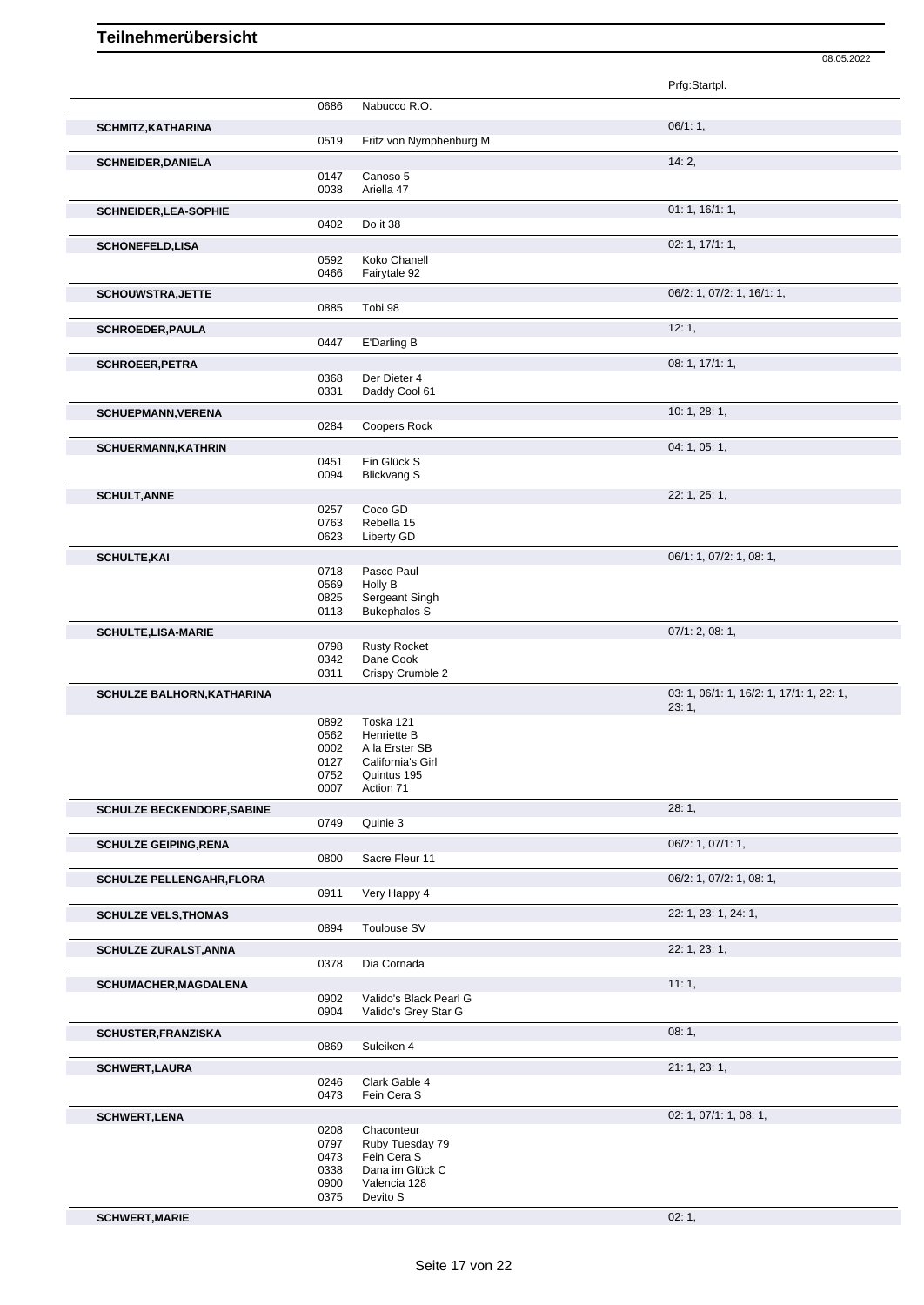|                            |              |                        | Prfg:Startpl.                            |
|----------------------------|--------------|------------------------|------------------------------------------|
|                            | 0338         | Dana im Glück C        |                                          |
|                            |              |                        |                                          |
| <b>SCHWERT, STEPHAN</b>    |              | Fein Cera S            | 14: 3, 15: 2,                            |
|                            | 0473<br>0111 | <b>Buddy Holly S</b>   |                                          |
|                            | 0061         | <b>Balounita S</b>     |                                          |
|                            | 0375         | Devito S               |                                          |
|                            |              |                        |                                          |
| <b>SEIL, LIA-MARIE</b>     |              |                        | 06/2:1,                                  |
|                            | 0688         | Napapijri 6            |                                          |
| <b>SELHORST, BENEDIKT</b>  |              |                        | 21: 1, 22: 1,                            |
|                            | 0161         | Cara 186               |                                          |
| SELHORST, THERESA          |              |                        | 09/1:1,                                  |
|                            | 0844         | Skyy S                 |                                          |
|                            |              |                        |                                          |
| <b>SELL, ANNA</b>          |              |                        | 17/1: 1, 18: 1, 22: 1, 23: 1,            |
|                            | 0315<br>0816 | Cudo<br>Sayo Cavaluna  |                                          |
|                            |              |                        |                                          |
| <b>SENFTLEBEN,LARA</b>     |              |                        | 06/2: 1, 09/1: 1,                        |
|                            | 0764         | <b>Reduster Ricco</b>  |                                          |
| <b>SEROWY, STEFANIE</b>    |              |                        | 03: 2, 05: 1, 13: 1, 15: 1,              |
|                            | 0197         | Catch a Smile SB       |                                          |
|                            | 0016         | Alcudia WL             |                                          |
|                            | 0553         | Guns N' Roses OLD      |                                          |
|                            | 0461         | Everlove               |                                          |
|                            | 0121         | Caja 47                |                                          |
|                            | 0832         | Sir Johny              |                                          |
|                            | 0675         | Maybe a Bee SB         |                                          |
|                            | 0335         | Daily Jane             |                                          |
| <b>SERRIES, JANA</b>       |              |                        | 06/1: 1, 07/1: 1,                        |
|                            | 0228         | Chicago S              |                                          |
|                            | 0006         | Acanto JS              |                                          |
| <b>SICKMANN,LEONIE</b>     |              |                        | 17/2: 1, 18: 1, 19: 1, 21: 1, 22: 1, 24: |
|                            |              |                        | 1, 26: 1,                                |
|                            | 0020         | Amantus 3              |                                          |
|                            | 0427         | Dora Diamant           |                                          |
|                            | 0275         | Contessa 223           |                                          |
|                            |              |                        | 19:1,                                    |
| SIEWERT, ANNIKA            | 0503         | Flyinge Fiona          |                                          |
|                            |              |                        |                                          |
| SILL, MAGDALENA            |              |                        | 09/2: 1, 10: 1,                          |
|                            | 0818         | Scarlett 757           |                                          |
| <b>SIMON, LARA KIM</b>     |              |                        | 09/2: 1, 10: 1,                          |
|                            | 0410         | Don Camillo S          |                                          |
|                            | 0077         | <b>Bella Durmiente</b> |                                          |
| <b>SIMON, WILTRUD</b>      |              |                        | 09/2: 1, 10: 1,                          |
|                            |              | 0410 Don Camillo S     |                                          |
|                            | 0077         | <b>Bella Durmiente</b> |                                          |
| SODDEMANN, GRETA           |              |                        | 17/2: 1, 19: 1, 21: 1, 24: 1,            |
|                            | 0687         | Nandela                |                                          |
|                            | 0478         | Felice 66              |                                          |
|                            | 0879         | Tera 7                 |                                          |
|                            | 0491         | Fioline 2              |                                          |
|                            | 0332         | Dafino 5               |                                          |
|                            | 0801         | Safari 49              |                                          |
|                            |              |                        | 17/1:1,                                  |
| SODDEMANN, JAKOB           | 0687         | Nandela                |                                          |
|                            | 0595         | Krümmel 30             |                                          |
|                            | 0478         | Felice 66              |                                          |
|                            | 0879         | Tera 7                 |                                          |
|                            | 0801         | Safari 49              |                                          |
|                            |              |                        |                                          |
| SODDEMANN, MARKUS          |              |                        | 19: 1, 21: 1,                            |
|                            | 0687<br>0595 | Nandela<br>Krümmel 30  |                                          |
|                            | 0478         | Felice 66              |                                          |
|                            | 0879         | Tera 7                 |                                          |
|                            | 0491         | Fioline 2              |                                          |
|                            | 0010         | Ahtohallan             |                                          |
|                            | 0332         | Dafino 5               |                                          |
|                            | 0801         | Safari 49              |                                          |
|                            |              |                        | 06/2: 1, 07/1: 1,                        |
| SPALEK, ZOE                | 0613         | Layla 46               |                                          |
|                            |              |                        |                                          |
| <b>STAKENKOETTER,LUCIA</b> |              |                        | 16/1:1,                                  |
|                            | 0040         | Aristo 110             |                                          |
| <b>STEILING, FRANK</b>     |              |                        | 16/2: 1, 21: 1, 22: 1,                   |
|                            | 0235         | Chivas LM              |                                          |
|                            | 0875         | Swank Man              |                                          |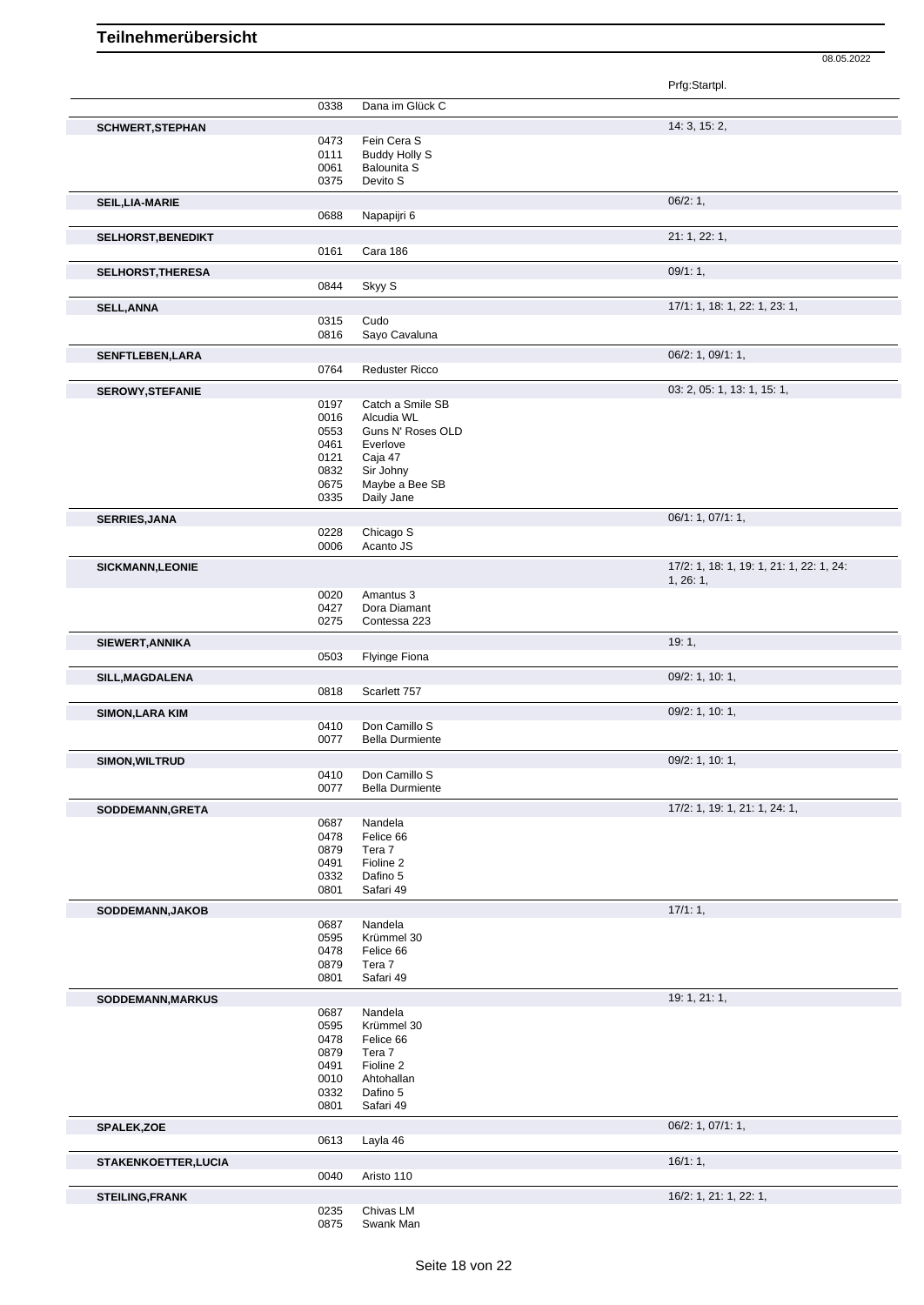|                             |              |                                | Prfg:Startpl.                          |
|-----------------------------|--------------|--------------------------------|----------------------------------------|
|                             | 0492         | <b>First Fritz</b>             |                                        |
|                             | 0214         | Charan E                       |                                        |
| <b>STEINBACH,LEA</b>        | 0859         | Stella 996                     | 10: 1, 27: 1, 28: 1,                   |
| <b>STEINER, GRETA-MARIE</b> |              |                                | 10: 1, 11: 1,                          |
|                             | 0063<br>0107 | Balutelli<br><b>Brouwers</b>   |                                        |
| <b>STEINSCHULTE, KIRA</b>   |              |                                | 23: 1, 24: 1,                          |
|                             | 0817         | Scarlet 127                    |                                        |
| <b>STEVENS, KATRIN</b>      |              |                                | 06/1: 1, 07/1: 1, 08: 1, 09/1: 1,      |
|                             | 0330<br>0386 | Da Vinci 289<br>Didinero       |                                        |
| <b>STOEVER, CAROLIN</b>     |              |                                | 14: 1, 16/1: 1, 22: 1, 24: 1,          |
|                             | 0471<br>0424 | Fauntleroy'S<br>Donna Z 4      |                                        |
|                             |              |                                | 22: 1, 23: 1, 24: 1, 25: 1,            |
| <b>STOEVER, MARKUS</b>      | 0164         | Caribian Star S                |                                        |
| <b>STOLL, KIRSTEN</b>       |              |                                | 06/1: 1, 08: 1, 09/1: 1,               |
|                             | 0479         | Felina 164                     |                                        |
| STOLZENBURG, JENNIFER       |              |                                | $07/2$ : 1, 08: 1,                     |
|                             | 0327<br>0489 | D'Lay<br><b>Finest Fantasy</b> |                                        |
| STRATMANN, SABRINA          |              |                                | 07/1: 1, 08: 1,                        |
|                             | 0339         | Dancer 309                     |                                        |
| <b>STROHDEICHER, MELINA</b> | 0200         | Cathmandu                      | 25: 1, 26: 1,                          |
| <b>STUCKMANN,ISABEL</b>     |              |                                | 02:1,                                  |
|                             | 0078         | <b>Bella Kiri</b>              |                                        |
| <b>STUCKMANN, MARINA</b>    |              |                                | $07/2$ : 1, 08: 1,                     |
|                             | 0487<br>0141 | Fine Fellow 8<br>Camaro 138    |                                        |
| <b>STUHLDREIER, ANNA</b>    |              |                                | 28:1,                                  |
|                             | 0881         | Tesio 4                        |                                        |
|                             | 0520         | Fullspeed TC                   |                                        |
| SUDMANN, EVA-MARIA          | 0467         | Falcon FS                      | 09/1: 1, 10: 1, 28: 1,                 |
|                             | 0768         | Rhapsodie FS                   |                                        |
| <b>SUERMANN, JENNIFER</b>   | 0407         | Don Callilio                   | 03: 1, 06/1: 1,                        |
| <b>SULT, JORDIS ELINA</b>   |              |                                | 15: 1, 21: 1, 27: 1,                   |
|                             | 0025         | Andiamo 271                    |                                        |
|                             | 0673         | Marcristo TF                   |                                        |
| SUNTRUP, ALEXANDRA          | 0493         | Flashdance MB                  | 03: 2, 04: 1,                          |
|                             | 0104         | <b>Brand Magic</b>             |                                        |
| SUNTRUP, THOMAS             |              |                                | 21: 1, 22: 1,                          |
|                             | 0735         | Quandor P                      | 27: 1, 28: 1,                          |
| <b>TADICK, JANA</b>         | 0034         | Antonia 191                    |                                        |
| TENKHOFF, CLARA-EMILIA      |              |                                | 06/1: 1, 17/2: 1, 18: 1, 21: 1, 22: 1, |
|                             | 0221<br>0750 | Checky bay roan<br>Quintana W  |                                        |
|                             | 0166         | Carla K 3                      |                                        |
| TEPEL, ANNA-KATHARINA       |              |                                | 04: 1, 05: 1,                          |
|                             | 0779         | Rock Amour AT                  |                                        |
| <b>TEUPE, NADINE</b>        | 0719         | Paul G                         | 19:1,                                  |
|                             | 0369         | Der Graf WZ                    |                                        |
|                             | 0303         | Crack WZ                       |                                        |
| <b>TEWES, VERONIKA</b>      | 0049         | Baccarole 12                   | 28:1,                                  |
| THEYMANN, JAN               |              |                                | 13: 2, 14: 3, 15: 2,                   |
|                             | 0103         | Brad 7                         |                                        |
|                             | 0144<br>0628 | Campino 631<br>Lillet 9        |                                        |
|                             | 0269<br>0914 | Comme Lui<br>Vince 20          |                                        |
|                             | 0662         | Luke 194                       |                                        |

08.05.2022

Chuck 57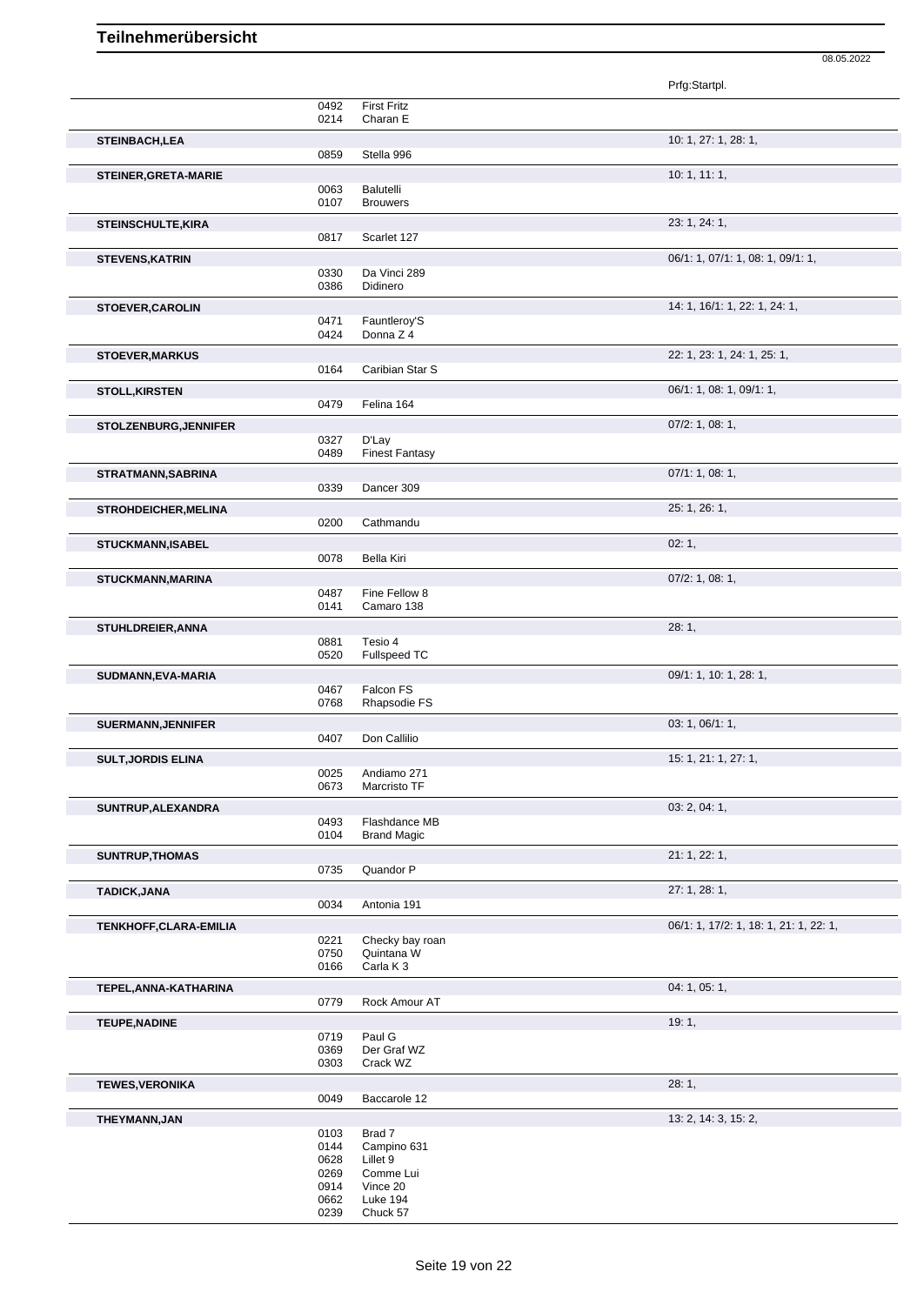|                           |              |                                   | Prfg:Startpl.                                  |
|---------------------------|--------------|-----------------------------------|------------------------------------------------|
| THUENENKOETTER, LISA      | 0273         | Conny Reimann                     | 07/1:1,                                        |
| <b>TIEMANN, MAJA</b>      |              |                                   | 06/2:1,                                        |
|                           | 0536         | Global Game AT                    |                                                |
| <b>TIGGES, ANNE</b>       | 0081         | Bennysdale                        | 17/1:1,                                        |
| <b>TIGGES, NINA</b>       |              |                                   | 08: 1, 28: 1,                                  |
|                           | 0081         | Bennysdale                        |                                                |
| <b>TITEL, LISA MARIA</b>  |              |                                   | 13: 1, 14: 1, 15: 1,                           |
|                           | 0276         | Contessa la Silla                 |                                                |
|                           | 0268         | Comme Jolie T                     |                                                |
| <b>TOK, HELENA</b>        |              |                                   | 18: 1, 21: 1, 22: 1,                           |
|                           | 0251         | Cleo 244                          |                                                |
| TROUVAIN, LENA            |              |                                   | 22:1,                                          |
|                           | 0471         | Fauntleroy'S                      |                                                |
|                           | 0059         | Balou B 4                         |                                                |
|                           | 0001         | A Kind of Magic 21<br>Pearly Rose |                                                |
|                           | 0720<br>0283 | Cooper W                          |                                                |
|                           | 0044         | Aviva de Luxe                     |                                                |
|                           | 0836         | Sir Shorty 3                      |                                                |
|                           | 0048         | Bacardi's girl                    |                                                |
| <b>TURCZYK,LEONIE</b>     |              |                                   | 10: 1, 27: 1, 28: 1,                           |
|                           | 0465         | Fabiano Rosso                     |                                                |
| <b>UHLEMANN, CLARA</b>    |              |                                   | 11:1,28:1,                                     |
|                           | 0791         | Rousha 4                          |                                                |
| <b>URBAN, KATRIN</b>      |              |                                   | 21: 1, 22: 2, 23: 2,                           |
|                           | 0250         | Clementine 59                     |                                                |
|                           | 0664         | Lutz 147                          |                                                |
| URBAN, REBECCA            |              |                                   | 22: 1, 23: 1,                                  |
|                           | 0179         | Casablanca 104                    |                                                |
| UTHMANN-STEILING, KATHRIN |              |                                   | 10: 1, 11: 1, 12: 1, 27: 1, 28: 1,             |
|                           | 0235         | Chivas LM                         |                                                |
|                           | 0875         | Swank Man                         |                                                |
|                           | 0492<br>0214 | <b>First Fritz</b><br>Charan E    |                                                |
|                           |              |                                   |                                                |
| <b>VILBUSCH, JOHANNA</b>  |              |                                   | 09/1: 1, 18: 2, 20: 1, 21: 2, 23: 2, 24:<br>2, |
|                           | 0877         | Switch reloaded                   |                                                |
|                           | 0868         | Sugar 149                         |                                                |
|                           | 0495         | <b>Fleur Dansante</b>             |                                                |
| <b>VINKE, LINA</b>        |              |                                   | 01:1,                                          |
|                           | 0319         | Curly Sue 193                     |                                                |
| <b>VOEGE, STEPHANIE</b>   |              |                                   | 09/1: 1, 28: 1,                                |
|                           | 0923         | Wiona 36                          |                                                |
| <b>VOGES, PIA</b>         |              |                                   | 19: 1, 21: 1,                                  |
|                           | 0248         | Claudius 66                       |                                                |
| <b>VOLKMER, TANJA</b>     |              |                                   | 06/1: 1, 07/1: 1,                              |
|                           | 0652         | Love of my Life                   |                                                |
| <b>VOSS, CHARLOTTE</b>    |              |                                   | 19: 1, 21: 1,                                  |
|                           | 0926<br>0887 | Zackomoh<br><b>Top Goldi</b>      |                                                |
|                           | 0890         | <b>Top Viete</b>                  |                                                |
|                           |              |                                   | 01:2,                                          |
| <b>VOSS, MATHILDA</b>     | 0926         | Zackomoh                          |                                                |
|                           | 0887         | <b>Top Goldi</b>                  |                                                |
|                           | 0890         | <b>Top Viete</b>                  |                                                |
| <b>VOSS, RICARDA</b>      |              |                                   | 03:1,                                          |
|                           | 0632         | Linus loves dancing               |                                                |
|                           | 0517         | Friederike 50                     |                                                |
| <b>WAGNER, JOLINE</b>     |              |                                   | 09/1:1,                                        |
|                           | 0945         | First Lady S 3                    |                                                |
| <b>WAHLE, STEFANIE</b>    |              |                                   | 08: 1, 09/2: 1,                                |
|                           | 0785         | Romantic Melody O                 |                                                |
|                           | 0502         | Florina SW                        |                                                |
| <b>WALTER, CHRISTIN</b>   |              |                                   | 17/2: 1, 18: 1,                                |
|                           | 0459         | Escada 264                        |                                                |
|                           | 0603         | La Vie 47                         |                                                |
|                           | 0167<br>0485 | Carlison<br>Fidelia 196           |                                                |
|                           |              |                                   |                                                |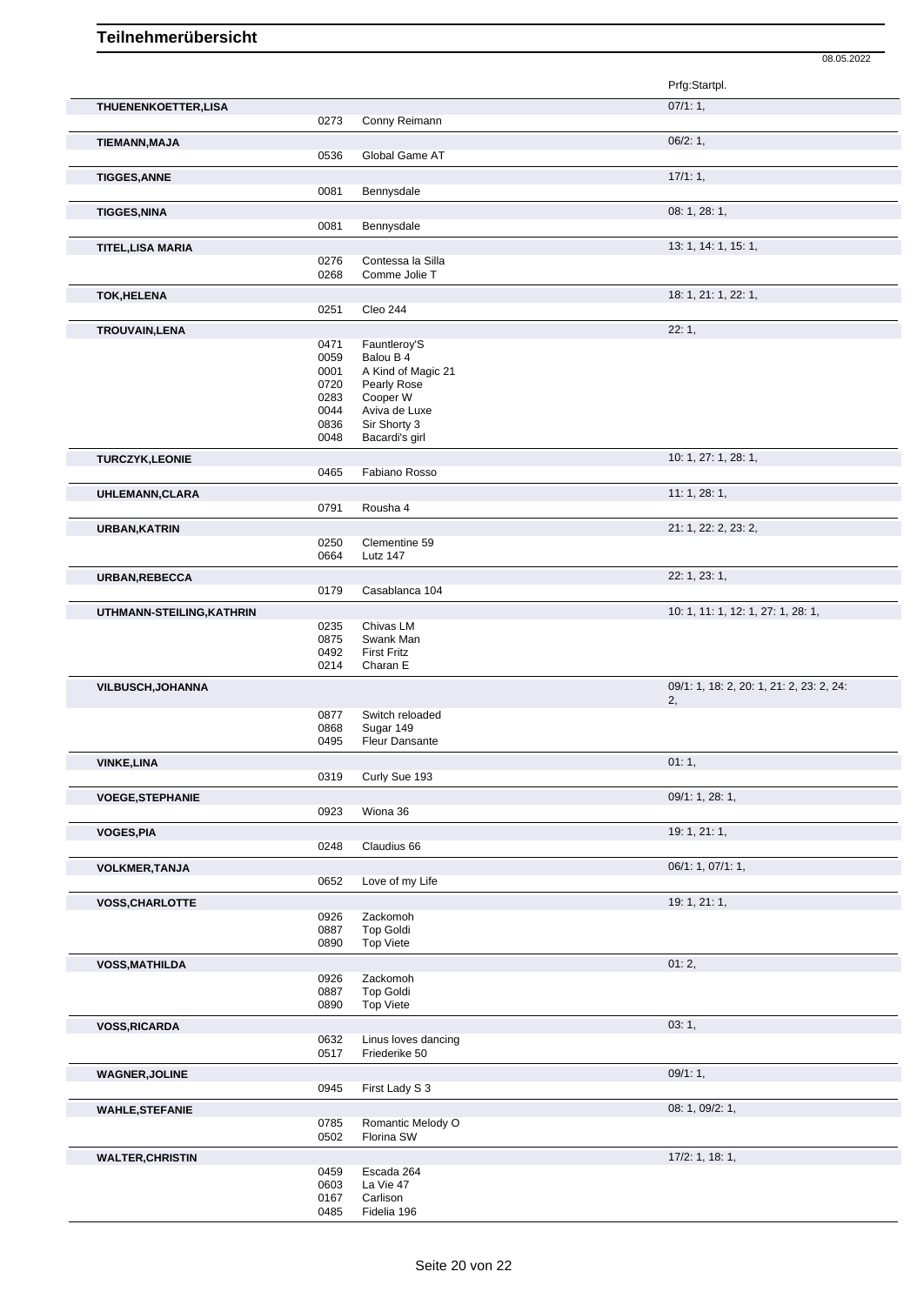|                                 |              |                              | 08.05.2022                             |
|---------------------------------|--------------|------------------------------|----------------------------------------|
|                                 |              |                              | Prfg:Startpl.                          |
| <b>WALTER, KATRIN</b>           |              |                              | 06/1: 1, 07/2: 1,                      |
|                                 | 0496         | Fleur de Jolie 3             |                                        |
| <b>WALTER, MARLENA</b>          |              |                              | 08: 1, 17/1: 1,                        |
|                                 | 0459         | Escada 264                   |                                        |
|                                 | 0603<br>0167 | La Vie 47<br>Carlison        |                                        |
|                                 | 0485         | Fidelia 196                  |                                        |
| <b>WARNECKE, JULIA</b>          |              |                              | 09/1:1,                                |
|                                 | 0947         | Bella 1034                   |                                        |
| <b>WATZENIG, STEFANIE</b>       |              |                              | 07/1:1,                                |
|                                 | 0067         | Bara Cuda B                  |                                        |
| <b>WEBER, ISABEL</b>            |              |                              | 06/1:1,                                |
|                                 | 0853         | Souvenir 32                  |                                        |
|                                 | 0425         | Donna-Luisa                  |                                        |
| <b>WECKHEUER, ANGELIKA</b>      | 0074         | Belanda W                    | 06/1: 1, 07/1: 1,                      |
|                                 |              |                              |                                        |
| <b>WEGENER, BURKHARD</b>        | 0259         | Coconut Jump                 | 16/2: 1, 17/1: 1,                      |
|                                 |              |                              | 09/1:1,                                |
| <b>WEGMETH,TINA</b>             | 0365         | Delix                        |                                        |
| <b>WEGNER,LEA</b>               |              |                              | 06/1: 1, 07/1: 1, 16/2: 1, 17/1: 1,    |
|                                 | 0234         | Chipstio                     |                                        |
| <b>WEHLMANN, TINA</b>           |              |                              | 11:1,                                  |
|                                 | 0583         | Joblesse                     |                                        |
| <b>WEINEKOETTER, CARINA</b>     |              |                              | 09/2: 1, 10: 1, 16/2: 1, 27: 1, 28: 1, |
|                                 | 0497         | Fleur de la Cour 8           |                                        |
| <b>WEINERT, IRIS</b>            |              |                              | 17/1: 1, 18: 1,                        |
|                                 | 0265         | Colydor 3                    |                                        |
| <b>WEMHOFF,LILLY</b>            |              |                              | 16/1: 1, 20: 1,                        |
|                                 | 0733         | Quality Girl 10              |                                        |
| <b>WENNING, FREDERIEKE</b>      |              |                              | 09/1: 1, 21: 1, 22: 1,                 |
|                                 | 0706         | Occupy Wallstreet MD         |                                        |
| <b>WENZEL, GINA</b>             |              |                              | 25: 1, 26: 1,                          |
|                                 | 0555         | Hakkie                       |                                        |
| <b>WEST, JENNIFER</b>           | 0929         | Obelix                       | 02:1,                                  |
|                                 |              |                              |                                        |
| <b>WESTHUS, MAYA</b>            | 0401         | Djuke 19                     | 10: 1, 27: 1, 28: 1,                   |
| <b>WIEDAU,LISA</b>              |              |                              | 09/2:1,                                |
|                                 | 0792         | Royal Dreamer                |                                        |
| <b>WIEGARD, JOSEPHINE MARIA</b> |              |                              | 16/1: 1, 28: 1,                        |
|                                 | 0857         | Stakita 2                    |                                        |
|                                 | 0441         | Duke 286<br>Pretty Diamond 2 |                                        |
|                                 | 0728<br>0915 | Vincent Rock                 |                                        |
|                                 | 0880         | Terbofens Mona Lisa          |                                        |
|                                 | 0426         | Donnerschnütchen             |                                        |
| <b>WIEGERT, CHARLOTTE</b>       |              |                              | 10: 1, 27: 1, 28: 1,                   |
|                                 | 0106         | Brighton 14                  |                                        |
| <b>WIESBROCK, SINA</b>          |              |                              | 04: 1, 12: 1,                          |
|                                 | 0898<br>0645 | Utopia H<br>Lord Liam        |                                        |
|                                 | 0602         | La Pitufina 4                |                                        |
| <b>WIESMANN, DEBORAH</b>        |              |                              | 06/1: 1, 09/1: 1,                      |
|                                 | 0794         | Rubico's Dream               |                                        |
| <b>WILMS, SABINE</b>            |              |                              | 04:1,                                  |
|                                 | 0672         | Marcella 84                  |                                        |
| <b>WILMS, WIBKE</b>             |              |                              | 14: 1, 15: 1,                          |
|                                 | 0272         | Conga F                      |                                        |
| WINDHOEVEL, KAJA                |              |                              | 22:1,                                  |
|                                 | 0203<br>0563 | Caty M<br>Herr Cornet        |                                        |
|                                 |              |                              |                                        |
| <b>WINDHOEVEL, PHYLLIS</b>      | 0203         | Caty M                       | 16/1: 1, 17/1: 1, 20: 1,               |
|                                 | 0563         | Herr Cornet                  |                                        |
| WINKELKOETTER, CHARLOTTE        |              |                              | 09/2: 1, 17/2: 1, 18: 1,               |
|                                 | 0642         | Lobanas                      |                                        |
| WIRTH, HANNAH                   |              |                              | 06/2:1,                                |

Seite 21 von 22